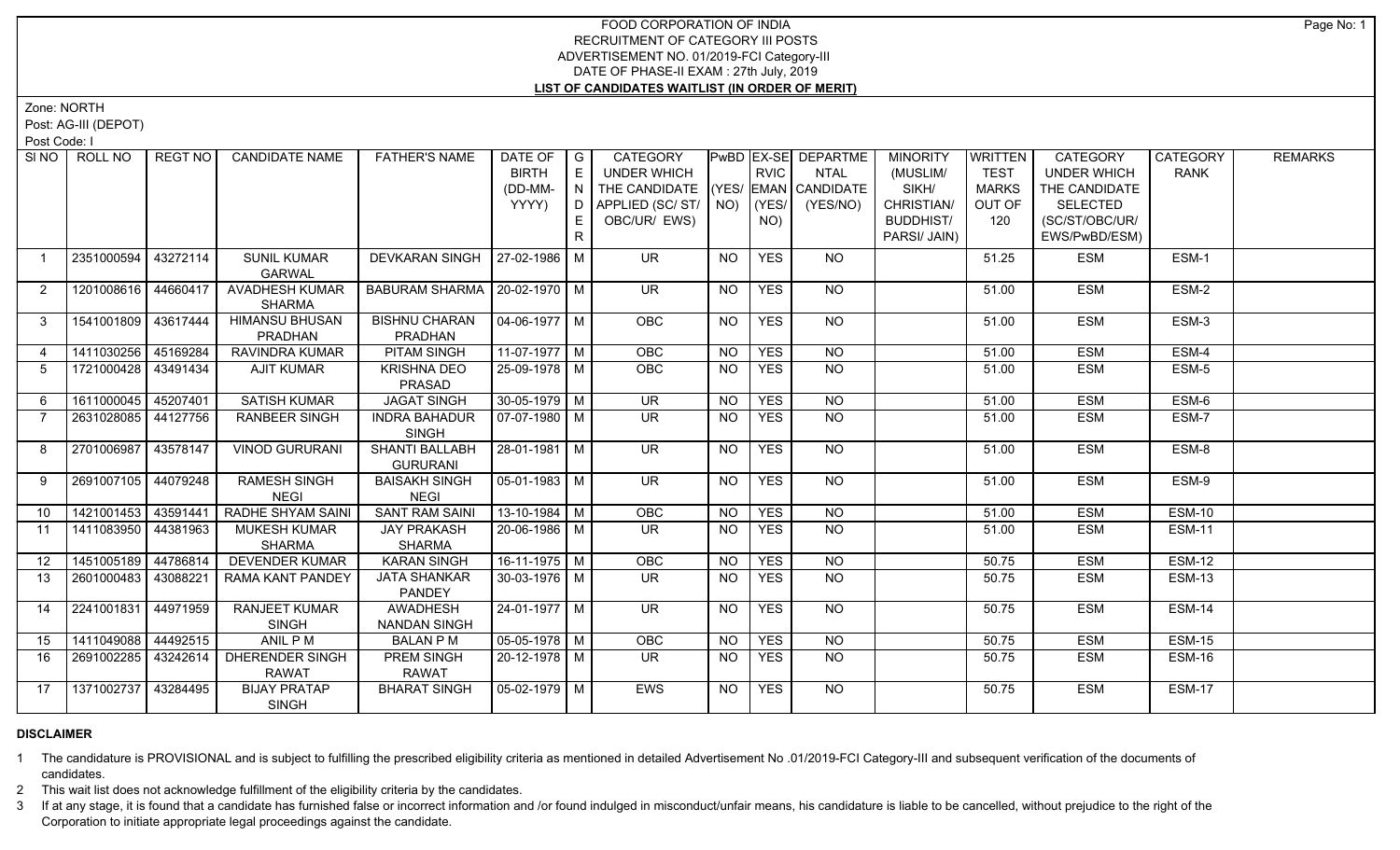Zone: NORTH

Post: AG-III (DEPOT)

Post Code: I

| SI <sub>NO</sub> | ROLL NO             | REGT NO  | <b>CANDIDATE NAME</b>                  | <b>FATHER'S NAME</b>                                 | DATE OF $ G $<br><b>BIRTH</b><br>(DD-MM- | E<br>$(N)^T$ | CATEGORY<br>UNDER WHICH<br>THE CANDIDATE (YES/ EMAN CANDIDATE |                 | <b>RVIC</b>  | PwBD EX-SE DEPARTME<br><b>NTAL</b> | <b>MINORITY</b><br>(MUSLIM/<br>SIKH/           | <b>WRITTEN</b><br><b>TEST</b><br><b>MARKS</b> | CATEGORY<br><b>UNDER WHICH</b><br>THE CANDIDATE    | CATEGORY<br><b>RANK</b> | <b>REMARKS</b> |
|------------------|---------------------|----------|----------------------------------------|------------------------------------------------------|------------------------------------------|--------------|---------------------------------------------------------------|-----------------|--------------|------------------------------------|------------------------------------------------|-----------------------------------------------|----------------------------------------------------|-------------------------|----------------|
|                  |                     |          |                                        |                                                      | YYYY)                                    | E.<br>R      | D APPLIED (SC/ ST/ NO)<br>OBC/UR/ EWS)                        |                 | (YES/<br>NO) | (YES/NO)                           | CHRISTIAN/<br><b>BUDDHIST/</b><br>PARSI/ JAIN) | OUT OF<br>120                                 | <b>SELECTED</b><br>(SC/ST/OBC/UR/<br>EWS/PwBD/ESM) |                         |                |
| 18               | 1201009847          | 43634529 | <b>JEEWAN PRAKASH</b>                  | NAWAL KISHORE<br><b>SINGH</b>                        | 04-03-1980 M                             |              | <b>UR</b>                                                     | <b>NO</b>       | <b>YES</b>   | <b>NO</b>                          |                                                | 50.75                                         | <b>ESM</b>                                         | <b>ESM-18</b>           |                |
| 19               | 1411073349 45198027 |          | <b>ANIL SHARMA</b>                     | PURSHOTTAM<br><b>DASS</b>                            | 25-10-1983 M                             |              | <b>UR</b>                                                     | <b>NO</b>       | <b>YES</b>   | <b>NO</b>                          |                                                | 50.75                                         | <b>ESM</b>                                         | <b>ESM-19</b>           |                |
| 20               | 1691010174 43361606 |          | SANJEEV KUMAR                          | JANAK RAJ                                            | $\boxed{05 - 06 - 1984}$ M               |              | $\overline{\mathsf{UR}}$                                      | <b>NO</b>       | <b>YES</b>   | <b>NO</b>                          |                                                | 50.75                                         | <b>ESM</b>                                         | <b>ESM-20</b>           |                |
| 21               | 1951010296 43419472 |          | <b>RAM VIR PATHAK</b>                  | <b>DEVILAL</b>                                       | $01-07-1984$ M                           |              | $\overline{\mathsf{UR}}$                                      | $\overline{NO}$ | <b>YES</b>   | $\overline{NO}$                    |                                                | 50.75                                         | <b>ESM</b>                                         | <b>ESM-21</b>           |                |
| 22               | 2631012958 33132446 |          | <b>RAJESH KUMAR</b><br><b>RATNAKAR</b> | <b>INDRA DEO</b><br>PRASAD                           | 30-09-1976 M                             |              | <b>OBC</b>                                                    | <b>NO</b>       | <b>YES</b>   | NO                                 |                                                | 50.50                                         | <b>ESM</b>                                         | <b>ESM-22</b>           |                |
| 23               | 1411080806 43715380 |          | <b>MANISH KUMAR</b><br>SRIVASTAVA      | <b>DADAN PRASAD</b><br>SRIVASTAVA                    | 22-06-1977   M                           |              | UR.                                                           | NO.             | <b>YES</b>   | NO                                 |                                                | 50.50                                         | <b>ESM</b>                                         | ESM-23                  |                |
| 24               | 1411103632 43003713 |          | <b>UMA KANT MISHRA</b>                 | <b>BRIJ BHUSHAN</b><br><b>MISHRA</b>                 | $\sqrt{04-04-1978}$ M                    |              | $\overline{\mathsf{UR}}$                                      | <b>NO</b>       | <b>YES</b>   | $N$ O                              |                                                | 50.50                                         | <b>ESM</b>                                         | <b>ESM-24</b>           |                |
| 25               | 2591001742 43337237 |          | <b>SUBODH MALIK</b>                    | <b>SEWA RAM MALIK</b>                                | $\sqrt{07-07-1978}$ M                    |              | <b>UR</b>                                                     | <b>NO</b>       | <b>YES</b>   | NO                                 |                                                | 50.50                                         | <b>ESM</b>                                         | ESM-25                  |                |
| 26               | 2031014173 44429291 |          | <b>ABHISHANT</b><br><b>TRIPATHI</b>    | <b>RASKENDRA</b><br>KUMAR TRIPATHI                   | $\boxed{09-01-1980}$ M                   |              | $\overline{\mathsf{UR}}$                                      | <b>NO</b>       | <b>YES</b>   | $N$ O                              |                                                | 50.50                                         | <b>ESM</b>                                         | <b>ESM-26</b>           |                |
| 27               | 1471009385 44882496 |          | <b>AJAY KUMAR</b>                      | SURESH KUMAR                                         | 15-11-1982 M                             |              | OBC                                                           | <b>NO</b>       | <b>YES</b>   | <b>NO</b>                          |                                                | 50.50                                         | <b>ESM</b>                                         | <b>ESM-27</b>           |                |
| 28               | 1651000226 44059323 |          | AAKASH THAKUR                          | RAJENDER KUMAR   08-10-1984   M                      |                                          |              | <b>UR</b>                                                     | <b>NO</b>       | <b>YES</b>   | <b>NO</b>                          |                                                | 50.50                                         | <b>ESM</b>                                         | ESM-28                  |                |
| 29               | 1691002278          | 43511453 | <b>AJAY SHARMA</b>                     | <b>GIRDHARI LAL</b>                                  | $31-12-1984$ M                           |              | $\overline{\mathsf{UR}}$                                      | <b>NO</b>       | <b>YES</b>   | $\overline{NQ}$                    |                                                | 50.50                                         | <b>ESM</b>                                         | <b>ESM-29</b>           |                |
| 30               | 2621009951 43119594 |          | <b>NEERAJ KUMAR</b><br><b>SINGH</b>    | RAM KUMAR SINGH   29-07-1976   M                     |                                          |              | <b>UR</b>                                                     | NO.             | <b>YES</b>   | <b>NO</b>                          |                                                | 50.25                                         | <b>ESM</b>                                         | <b>ESM-30</b>           |                |
| 31               | 2681002322 43736816 |          | <b>DILIP KUMAR</b>                     | LAKSHMI SHANKAR   20-02-1986   M<br><b>CHOUDHARY</b> |                                          |              | OBC                                                           | <b>NO</b>       | <b>YES</b>   | $\overline{NO}$                    |                                                | 50.25                                         | <b>ESM</b>                                         | <b>ESM-31</b>           |                |
| -32              | 2541004882          | 44902593 | <b>BALMUKUNDA</b><br><b>TIWARI</b>     | <b>KODAI PRASAD</b><br><b>TIWARI</b>                 | 10-11-1975   M                           |              | UR.                                                           | <b>NO</b>       | <b>YES</b>   | NO                                 |                                                | 50.00                                         | <b>ESM</b>                                         | <b>ESM-32</b>           |                |
| 33               | 2691000524          | 43369828 | PANKAJ KUMAR<br><b>GUPTA</b>           | <b>HARIBANSH</b><br>PRASAD GUPTA                     | $01-06-1977$ M                           |              | UR                                                            | NO.             | <b>YES</b>   | NO                                 |                                                | 50.00                                         | <b>ESM</b>                                         | <b>ESM-33</b>           |                |
| 34               | 2311008287 43041685 |          | <b>MANISH KUMAR</b><br>SRIVASTAVA      | SATISH CHANDRA<br>SRIVASTAVA                         | $13-09-1978$ M                           |              | <b>UR</b>                                                     | <b>NO</b>       | <b>YES</b>   | NO                                 |                                                | 50.00                                         | <b>ESM</b>                                         | <b>ESM-34</b>           |                |
| 35               | 2621025504 43357271 |          | <b>AMAR PAL SINGH</b>                  | <b>KUBER SINGH</b>                                   | $25-08-1980$ M                           |              | <b>UR</b>                                                     | <b>NO</b>       | <b>YES</b>   | <b>NO</b>                          |                                                | 50.00                                         | <b>ESM</b>                                         | <b>ESM-35</b>           |                |

#### **DISCLAIMER**

1 The candidature is PROVISIONAL and is subject to fulfilling the prescribed eligibility criteria as mentioned in detailed Advertisement No .01/2019-FCI Category-III and subsequent verification of the documents of candidates.

2 This wait list does not acknowledge fulfillment of the eligibility criteria by the candidates.

3 If at any stage, it is found that a candidate has furnished false or incorrect information and /or found indulged in misconduct/unfair means, his candidature is liable to be cancelled, without prejudice to the right of t Corporation to initiate appropriate legal proceedings against the candidate.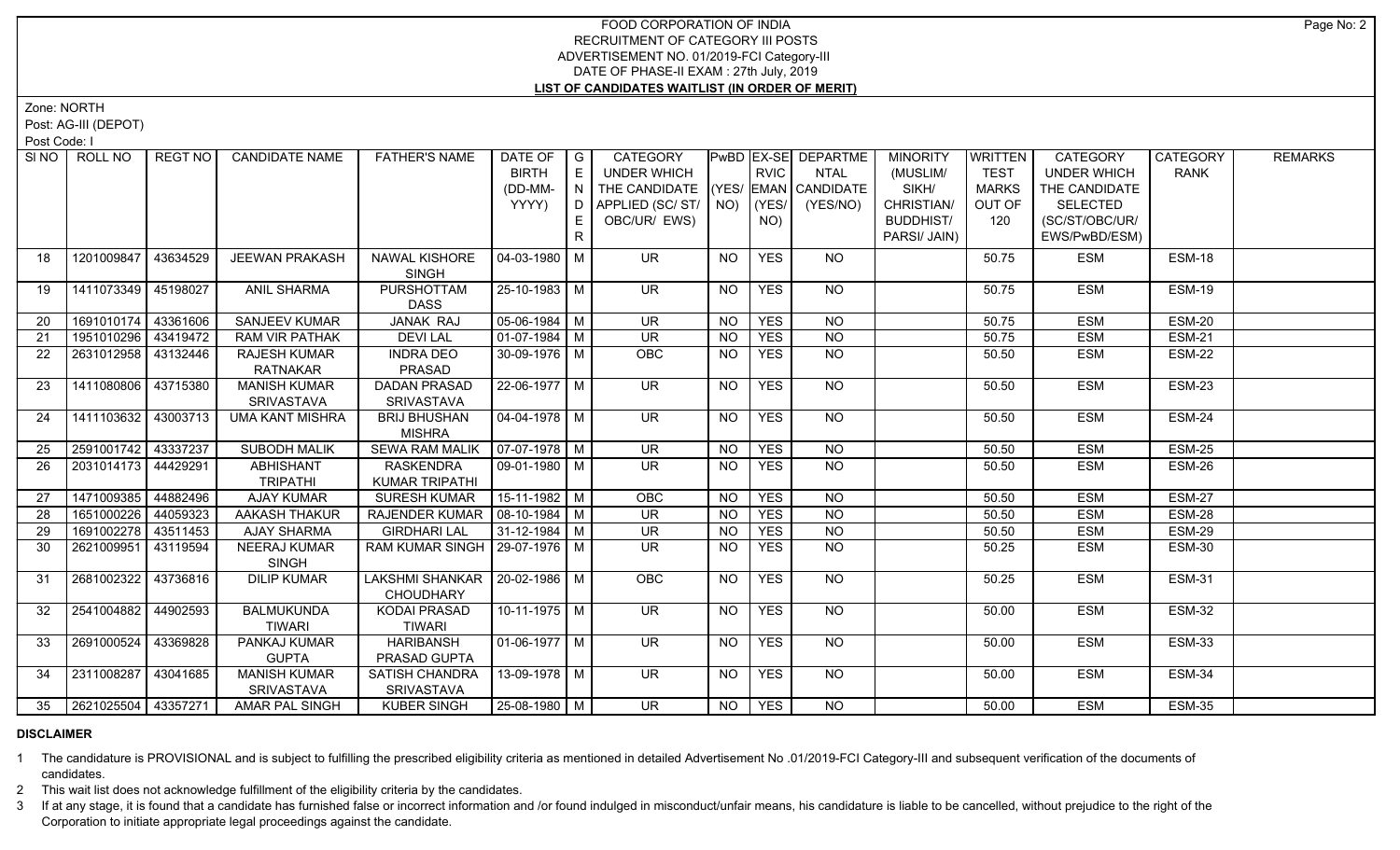Zone: NORTH

Post: AG-III (DEPOT)

Post Code: I

| SI NO I | ROLL NO             | REGT NO  | <b>CANDIDATE NAME</b>    | <b>FATHER'S NAME</b>               | DATE OF   G        |                | CATEGORY                           |           |             | <b>PWBD EX-SE DEPARTME</b> | <b>MINORITY</b>  | <b>WRITTEN</b> | <b>CATEGORY</b>    | CATEGORY      | <b>REMARKS</b> |
|---------|---------------------|----------|--------------------------|------------------------------------|--------------------|----------------|------------------------------------|-----------|-------------|----------------------------|------------------|----------------|--------------------|---------------|----------------|
|         |                     |          |                          |                                    | <b>BIRTH</b>       | E              | <b>UNDER WHICH</b>                 |           | <b>RVIC</b> | <b>NTAL</b>                | (MUSLIM/         | <b>TEST</b>    | <b>UNDER WHICH</b> | <b>RANK</b>   |                |
|         |                     |          |                          |                                    | (DD-MM-            | $\overline{N}$ | THE CANDIDATE (YES/ EMAN CANDIDATE |           |             |                            | SIKH/            | <b>MARKS</b>   | THE CANDIDATE      |               |                |
|         |                     |          |                          |                                    | YYYY)              | D              | APPLIED (SC/ST/ NO)                |           | (YES/       | (YES/NO)                   | CHRISTIAN/       | OUT OF         | <b>SELECTED</b>    |               |                |
|         |                     |          |                          |                                    |                    | E              | OBC/UR/ EWS)                       |           | NO)         |                            | <b>BUDDHIST/</b> | 120            | (SC/ST/OBC/UR/     |               |                |
|         |                     |          |                          |                                    |                    | $\mathsf{R}$   |                                    |           |             |                            | PARSI/ JAIN)     |                | EWS/PwBD/ESM)      |               |                |
| 36      | 1411054808          | 43466108 | YOGESH KUMAR             | <b>RAJBIR SINGH</b>                | 01-11-1983   M     |                | OBC                                | <b>NO</b> | <b>YES</b>  | <b>NO</b>                  |                  | 50.00          | <b>ESM</b>         | ESM-36        |                |
| 37      | 1371006279          | 43484060 | <b>SANDIP KUMAR</b>      | <b>DILIP KUMAR</b>                 | 14-09-1972 M       |                | UR.                                | <b>NO</b> | <b>YES</b>  | NO                         |                  | 49.75          | <b>ESM</b>         | <b>ESM-37</b> |                |
|         |                     |          | <b>MANDAL</b>            | MANDAL                             |                    |                |                                    |           |             |                            |                  |                |                    |               |                |
| 38      | 1451000239          | 43549596 | <b>GOPAL SINGH BISHT</b> | <b>NARAIN SINGH</b>                | 28-10-1974 M       |                | <b>UR</b>                          | <b>NO</b> | <b>YES</b>  | NO.                        |                  | 49.75          | <b>ESM</b>         | ESM-38        |                |
|         |                     |          |                          | <b>BISHT</b>                       |                    |                |                                    |           |             |                            |                  |                |                    |               |                |
| 39      | 1771004994          | 43908597 | <b>HARIDWAR PATHAK</b>   | SRI DADAN JEE                      | $12 - 06 - 1975$ M |                | UR.                                | NO.       | <b>YES</b>  | NO                         |                  | 49.75          | <b>ESM</b>         | <b>ESM-39</b> |                |
|         |                     |          |                          | <b>PATHAK</b>                      |                    |                |                                    |           |             |                            |                  |                |                    |               |                |
| 40      | 2701001926          | 43159589 | <b>MAHENDRA SINGH</b>    | <b>KUWER SINGH</b><br><b>BISHT</b> | $02 - 06 - 1978$ M |                | $\overline{\mathsf{UR}}$           | <b>NO</b> | <b>YES</b>  | $\overline{NO}$            |                  | 49.75          | <b>ESM</b>         | ESM-40        |                |
| 41      | 1411078581          | 43185397 | <b>RAJENDER SINGH</b>    | <b>RAN SINGH</b>                   | $05-06-1983$ M     |                | $\overline{\mathsf{UR}}$           | <b>NO</b> | <b>YES</b>  | $N$ O                      |                  | 49.75          | <b>ESM</b>         | <b>ESM-41</b> |                |
| 42      | 1541001557          | 43328848 | <b>KULBIR SINGH</b>      | <b>SANTAN SINGH</b>                | 02-07-1984 M       |                | UR.                                | <b>NO</b> | <b>YES</b>  | NO                         |                  | 49.75          | <b>ESM</b>         | ESM-42        |                |
|         |                     |          | <b>BISHT</b>             |                                    |                    |                |                                    |           |             |                            |                  |                |                    |               |                |
| 43      | 2601008488          | 43248633 | YUSUPH AHAMAD            | <b>LATE KURVAN</b>                 | $10-07-1977$ M     |                | <b>OBC</b>                         | <b>NO</b> | <b>YES</b>  | NO.                        | <b>MUSLIM</b>    | 49.50          | <b>ESM</b>         | <b>ESM-43</b> |                |
|         |                     |          |                          | PHAMAD                             |                    |                |                                    |           |             |                            |                  |                |                    |               |                |
| 44      | 1411047656          | 43568583 | PERVEEN KUMAR            | <b>ANAND PERKASH</b>               | 15-04-1978 M       |                | OBC                                | <b>NO</b> | <b>YES</b>  | NO                         |                  | 49.50          | <b>ESM</b>         | <b>ESM-44</b> |                |
| 45      | 2541010469 44476035 |          | RAJESH KUMAR             | PRABHU NATH                        | 10-09-1978 M       |                | <b>OBC</b>                         | <b>NO</b> | <b>YES</b>  | NO                         |                  | 49.50          | <b>ESM</b>         | ESM-45        |                |
|         |                     |          | YADAV                    | YADAV                              |                    |                |                                    |           |             |                            |                  |                |                    |               |                |
| 46      | 2561016593 43377692 |          | <b>ASHWANI KUMAR</b>     | <b>DINESH CHANDRA</b>              | $ 01-03-1979 M$    |                | $\overline{\mathsf{UR}}$           | <b>NO</b> | <b>YES</b>  | NO                         |                  | 49.50          | <b>ESM</b>         | ESM-46        |                |
|         |                     |          |                          | <b>VERMA</b>                       |                    |                |                                    |           |             |                            |                  |                |                    |               |                |
| 47      | 1201003495 43426232 |          | <b>ANANT KUMAR</b>       | <b>DIWAKAR YADAV</b>               | 12-01-1980 M       |                | OBC                                | <b>NO</b> | <b>YES</b>  | NO                         |                  | 49.50          | <b>ESM</b>         | ESM-47        |                |
| 48      | 2261002210          | 43509748 | <b>ANIL SHARMA</b>       | <b>SUDESH SHARMA</b>               | $15-03-1980$ M     |                | $\overline{\mathsf{UR}}$           | <b>NO</b> | <b>YES</b>  | $\overline{NO}$            |                  | 49.50          | <b>ESM</b>         | ESM-48        |                |
| 49      | 2071004636          | 43232696 | <b>DINESH SINGH</b>      | <b>BABU SINGH</b>                  | 14-10-1980   M     |                | <b>OBC</b>                         | <b>NO</b> | <b>YES</b>  | NO                         |                  | 49.50          | <b>ESM</b>         | ESM-49        |                |
| 50      | 1411079569          | 43389391 | <b>SANJAY KUMAR</b>      | <b>NEKI RAM</b>                    | $05-02-1981$ M     |                | $\overline{SC}$                    | <b>NO</b> | <b>YES</b>  | $\overline{NO}$            |                  | 49.50          | <b>ESM</b>         | <b>ESM-50</b> |                |
| 51      | 2561035958          | 43495160 | <b>DEEPAK SINGH</b>      | <b>BHAIRO LAL SINGH</b>            | $ 21-06-1984 $ M   |                | <b>OBC</b>                         | <b>NO</b> | <b>YES</b>  | <b>NO</b>                  |                  | 49.50          | <b>ESM</b>         | <b>ESM-51</b> |                |
| 52      | 2541005240          | 43309735 | <b>KULDEEP SINGH</b>     | <b>RAJENDRA</b>                    | 25-12-1985 M       |                | UR.                                | NO.       | <b>YES</b>  | $\overline{NO}$            |                  | 49.50          | <b>ESM</b>         | <b>ESM-52</b> |                |
|         |                     |          | <b>SIKARWAR</b>          | PRASAD                             |                    |                |                                    |           |             |                            |                  |                |                    |               |                |
|         |                     |          |                          | <b>SIKARWAR</b>                    |                    |                |                                    |           |             |                            |                  |                |                    |               |                |
| 53      | 2231005253 44327314 |          | <b>HARISH KUMAR</b>      | <b>BAKHSHI RAM</b>                 | 30-12-1970   M     |                | UR.                                | <b>NO</b> | <b>YES</b>  | NO.                        |                  | 49.25          | <b>ESM</b>         | <b>ESM-53</b> |                |
| 54      | 2351012220 44017912 |          | <b>SUSHIL KUMAR</b>      | <b>SHER SINGH</b>                  | $21-12-1975$ M     |                | <b>UR</b>                          | NO.       | <b>YES</b>  | <b>NO</b>                  |                  | 49.25          | <b>ESM</b>         | <b>ESM-54</b> |                |

# **DISCLAIMER**

1 The candidature is PROVISIONAL and is subject to fulfilling the prescribed eligibility criteria as mentioned in detailed Advertisement No .01/2019-FCI Category-III and subsequent verification of the documents of candidates.

2 This wait list does not acknowledge fulfillment of the eligibility criteria by the candidates.

3 If at any stage, it is found that a candidate has furnished false or incorrect information and /or found indulged in misconduct/unfair means, his candidature is liable to be cancelled, without prejudice to the right of t Corporation to initiate appropriate legal proceedings against the candidate.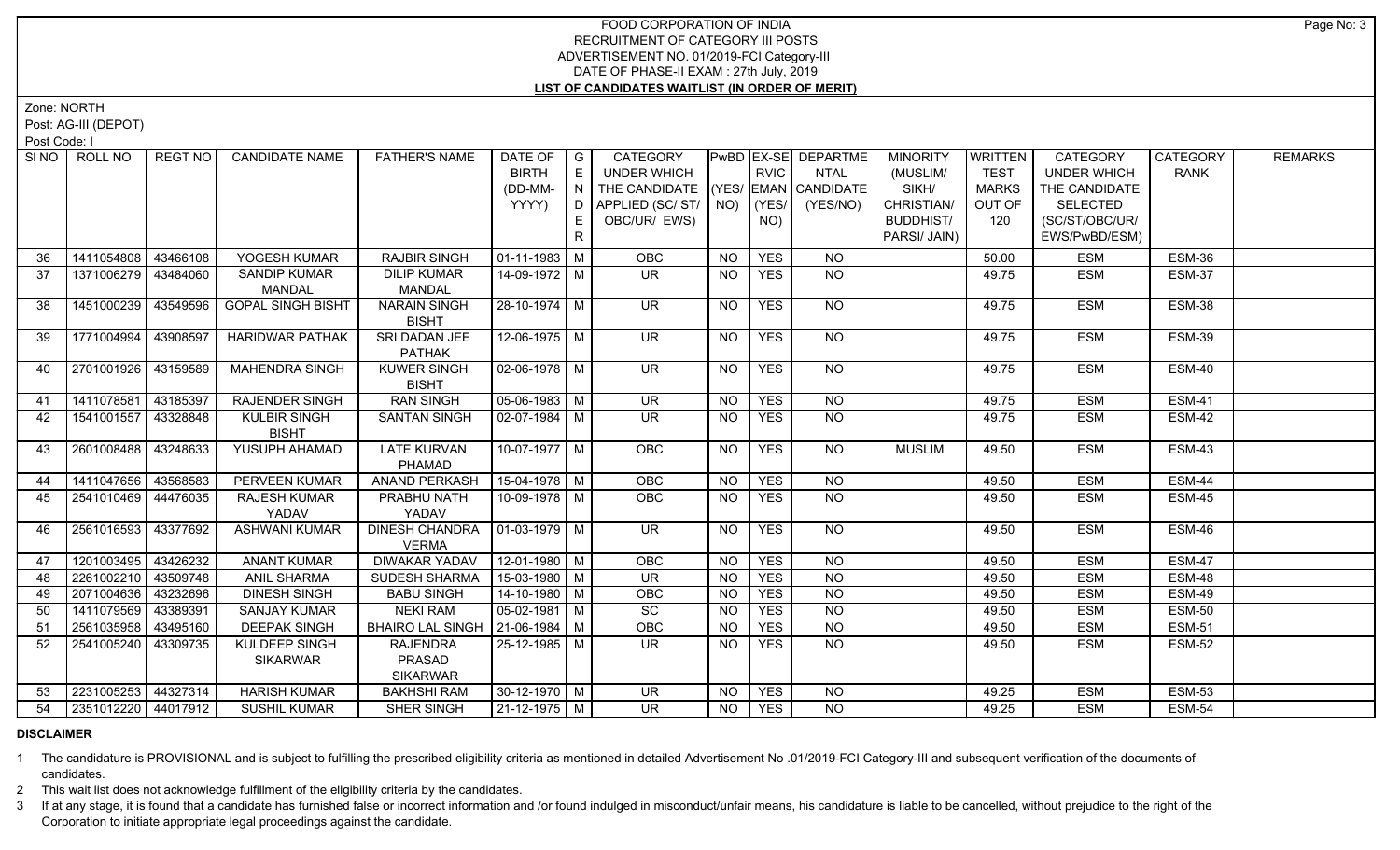Zone: NORTH

Post: AG-III (DEPOT)

Post Code: I

|     | SINO   ROLL NO        | REGT NO I | <b>CANDIDATE NAME</b>               | <b>FATHER'S NAME</b>                             | DATE OF<br><b>BIRTH</b> | I G<br>E      | CATEGORY<br><b>UNDER WHICH</b>                                           |                | <b>RVIC</b> | PwBD   EX-SE   DEPARTME<br><b>NTAL</b> | <b>MINORITY</b><br>(MUSLIM/ | <b>WRITTEN</b><br><b>TEST</b> | <b>CATEGORY</b><br><b>UNDER WHICH</b> | CATEGORY<br>RANK | <b>REMARKS</b> |
|-----|-----------------------|-----------|-------------------------------------|--------------------------------------------------|-------------------------|---------------|--------------------------------------------------------------------------|----------------|-------------|----------------------------------------|-----------------------------|-------------------------------|---------------------------------------|------------------|----------------|
|     |                       |           |                                     |                                                  |                         |               |                                                                          |                |             |                                        | SIKH/                       |                               |                                       |                  |                |
|     |                       |           |                                     |                                                  | (DD-MM-<br>YYYY)        | $\mid N \mid$ | THE CANDIDATE (YES/ EMAN CANDIDATE<br>D   APPLIED (SC/ ST/   NO)   (YES/ |                |             | (YES/NO)                               | CHRISTIAN/                  | <b>MARKS</b><br>OUT OF        | THE CANDIDATE<br><b>SELECTED</b>      |                  |                |
|     |                       |           |                                     |                                                  |                         | E             | OBC/UR/ EWS)                                                             |                | NO)         |                                        | <b>BUDDHIST/</b>            | 120                           | (SC/ST/OBC/UR/                        |                  |                |
|     |                       |           |                                     |                                                  |                         | R.            |                                                                          |                |             |                                        | PARSI/ JAIN)                |                               | EWS/PwBD/ESM)                         |                  |                |
|     |                       |           |                                     |                                                  |                         |               |                                                                          |                |             |                                        |                             |                               |                                       |                  |                |
| 55  | 2601009294            | 43259400  | <b>NILESH KAMLA</b>                 | <b>RP KAMLA</b>                                  | $30-05-1978$ M          |               | <b>UR</b>                                                                | <b>NO</b>      | <b>YES</b>  | <b>NO</b>                              |                             | 49.25                         | <b>ESM</b>                            | <b>ESM-55</b>    |                |
| 56  | 1411116180            | 43002408  | <b>NEERAJ KUMAR</b><br><b>GUPTA</b> | <b>JAI BHAGWAN</b><br><b>GUPTA</b>               | 19-12-1979   M          |               | UR.                                                                      | NO.            | <b>YES</b>  | N <sub>O</sub>                         |                             | 49.25                         | <b>ESM</b>                            | ESM-56           |                |
| 57  | 2321054890            | 43469630  | <b>JEETENDRA KUMAR</b>              | <b>OM PRAKASH</b>                                | $02 - 06 - 1981$ M      |               | UR.                                                                      | NO             | <b>YES</b>  | <b>NO</b>                              |                             | 49.25                         | <b>ESM</b>                            | <b>ESM-57</b>    |                |
| 58  | 1691005820            | 44298658  | <b>KAMAL KISHORE</b>                | <b>HIRA LAL SHARMA</b>                           | $01-03-1982$ M          |               | <b>UR</b>                                                                | <b>NO</b>      | <b>YES</b>  | $\overline{N}$                         |                             | 49.25                         | <b>ESM</b>                            | <b>ESM-58</b>    |                |
| 59  | 2641004719            | 43785075  | <b>AMIT KUMAR</b>                   | <b>NARESH KUMAR</b>                              | $07-07-1985$ M          |               | <b>UR</b>                                                                | <b>NO</b>      | <b>YES</b>  | <b>NO</b>                              |                             | 49.25                         | <b>ESM</b>                            | <b>ESM-59</b>    |                |
| 60  | 1351009639            |           | 44953517 SUDHANSHU KUMAR<br>PANDEY  | <b>LATE MOHAN</b><br><b>PANDEY</b>               | $30-01-1980$ M          |               | <b>UR</b>                                                                | NO.            | <b>YES</b>  | <b>NO</b>                              |                             | 49.00                         | <b>ESM</b>                            | ESM-60           |                |
| -61 | 2031016918 43722238   |           | RAKESH BADOLA                       | <b>SOHAN LAL</b><br><b>BADOLA</b>                | 06-01-1982 M            |               | <b>UR</b>                                                                | NO.            | <b>YES</b>  | $\overline{NQ}$                        |                             | 49.00                         | <b>ESM</b>                            | <b>ESM-61</b>    |                |
| 62  | 1591012770 43096248   |           | <b>NAVEEN</b>                       | <b>RAM RATTAN</b>                                | $04 - 01 - 1984$ M      |               | <b>UR</b>                                                                | <b>NO</b>      | <b>YES</b>  | <b>NO</b>                              |                             | 49.00                         | <b>ESM</b>                            | ESM-62           |                |
| 63  | 1411014914 43013997   |           | <b>AJAY KUMAR</b>                   | <b>SUSHIL CHANDRA</b>                            | 20-02-1984 M            |               | $\overline{\mathsf{UR}}$                                                 | <b>NO</b>      | <b>YES</b>  | NO                                     |                             | 49.00                         | <b>ESM</b>                            | <b>ESM-63</b>    |                |
|     |                       |           | <b>PANDEY</b>                       | <b>PANDEY</b>                                    |                         |               |                                                                          |                |             |                                        |                             |                               |                                       |                  |                |
| 64  | 1591002220            | 43712606  | <b>GULAB SINGH</b>                  | <b>CHANDER PAUL</b>                              | $\boxed{05-01-1985}$ M  |               | $\overline{\mathsf{UR}}$                                                 | <b>NO</b>      | <b>YES</b>  | $N$ O                                  |                             | 49.00                         | <b>ESM</b>                            | <b>ESM-64</b>    |                |
| 65  | 2691005022            | 43086015  | <b>DEEP SAGAR</b><br><b>TEWARI</b>  | RAMESH CHANDRA   05-08-1985   M<br><b>TEWARI</b> |                         |               | UR.                                                                      | NO.            | <b>YES</b>  | <b>NO</b>                              |                             | 49.00                         | <b>ESM</b>                            | ESM-65           |                |
| 66  | 2251000742            | 44781969  | <b>KULVINDER SINGH</b>              | <b>SANGAT SINGH</b>                              | 24-08-1985 M            |               | <b>UR</b>                                                                | NO.            | <b>YES</b>  | <b>NO</b>                              |                             | 49.00                         | <b>ESM</b>                            | ESM-66           |                |
| 67  | 2031006466 43658071   |           | <b>VIMAL BHAT</b>                   | PYAREE LAL BHAT                                  | $05-12-1986$ M          |               | <b>UR</b>                                                                | <b>NO</b>      | <b>YES</b>  | N <sub>O</sub>                         |                             | 49.00                         | <b>ESM</b>                            | <b>ESM-67</b>    |                |
| 68  | 1421004663            | 43816326  | PURUSOTTAM KAR                      | <b>GAJENDRA KAR</b>                              | $07-05-1974$ M          |               | <b>UR</b>                                                                | <b>NO</b>      | <b>YES</b>  | $N$ O                                  |                             | 48.75                         | <b>ESM</b>                            | ESM-68           |                |
| 69  | 1451003706 43108585   |           | PARMANAND                           | <b>SHEOCHAND</b>                                 | $11-11-1975$ M          |               | OBC                                                                      | N <sub>O</sub> | <b>YES</b>  | N <sub>O</sub>                         |                             | 48.75                         | <b>ESM</b>                            | <b>ESM-69</b>    |                |
| 70  | 2611001596            | 44804431  | ROSHAN MISHRA                       | <b>VINOD KUMAR</b>                               | 27-07-1979 M            |               | UR                                                                       | NO.            | <b>YES</b>  | $N$ O                                  |                             | 48.75                         | <b>ESM</b>                            | <b>ESM-70</b>    |                |
|     |                       |           |                                     | <b>MISHRA</b>                                    |                         |               |                                                                          |                |             |                                        |                             |                               |                                       |                  |                |
| 71  | 2621000181            | 44668635  | <b>ASHOK KUMAR S</b>                | <b>RAMRAJ</b><br>SHEOHARE                        | 15-03-1980 M            |               | <b>UR</b>                                                                | NO             | <b>YES</b>  | NO                                     |                             | 48.75                         | <b>ESM</b>                            | <b>ESM-71</b>    |                |
| 72  | 2561006693            | 43782105  | <b>SANTOSH KUMAR</b>                | <b>MOHAN LAL</b>                                 | $01-01-1981$ M          |               | UR.                                                                      | <b>NO</b>      | <b>YES</b>  | $N$ <sup>O</sup>                       |                             | 48.75                         | <b>ESM</b>                            | ESM-72           |                |
|     |                       |           | <b>MISHRA</b>                       | <b>MISHRA</b>                                    |                         |               |                                                                          |                |             |                                        |                             |                               |                                       |                  |                |
| 73  | 1411047890   43674071 |           | RANA RAGHVENDRA                     | JITENDRA SINGH                                   | 22-12-1983 M            |               | <b>UR</b>                                                                | NO.            | <b>YES</b>  | <b>NO</b>                              |                             | 48.75                         | <b>ESM</b>                            | <b>ESM-73</b>    |                |
| 74  | 2031017079 44329110   |           | <b>SUNIL KUMAR</b><br><b>MISHRA</b> | <b>MADHUSUDAN</b><br><b>MISHRA</b>               | 13-10-1986 M            |               | $\overline{\mathsf{UR}}$                                                 | <b>NO</b>      | <b>YES</b>  | N <sub>O</sub>                         |                             | 48.75                         | <b>ESM</b>                            | <b>ESM-74</b>    |                |

# **DISCLAIMER**

1 The candidature is PROVISIONAL and is subject to fulfilling the prescribed eligibility criteria as mentioned in detailed Advertisement No .01/2019-FCI Category-III and subsequent verification of the documents of candidates.

2 This wait list does not acknowledge fulfillment of the eligibility criteria by the candidates.

3 If at any stage, it is found that a candidate has furnished false or incorrect information and /or found indulged in misconduct/unfair means, his candidature is liable to be cancelled, without prejudice to the right of t Corporation to initiate appropriate legal proceedings against the candidate.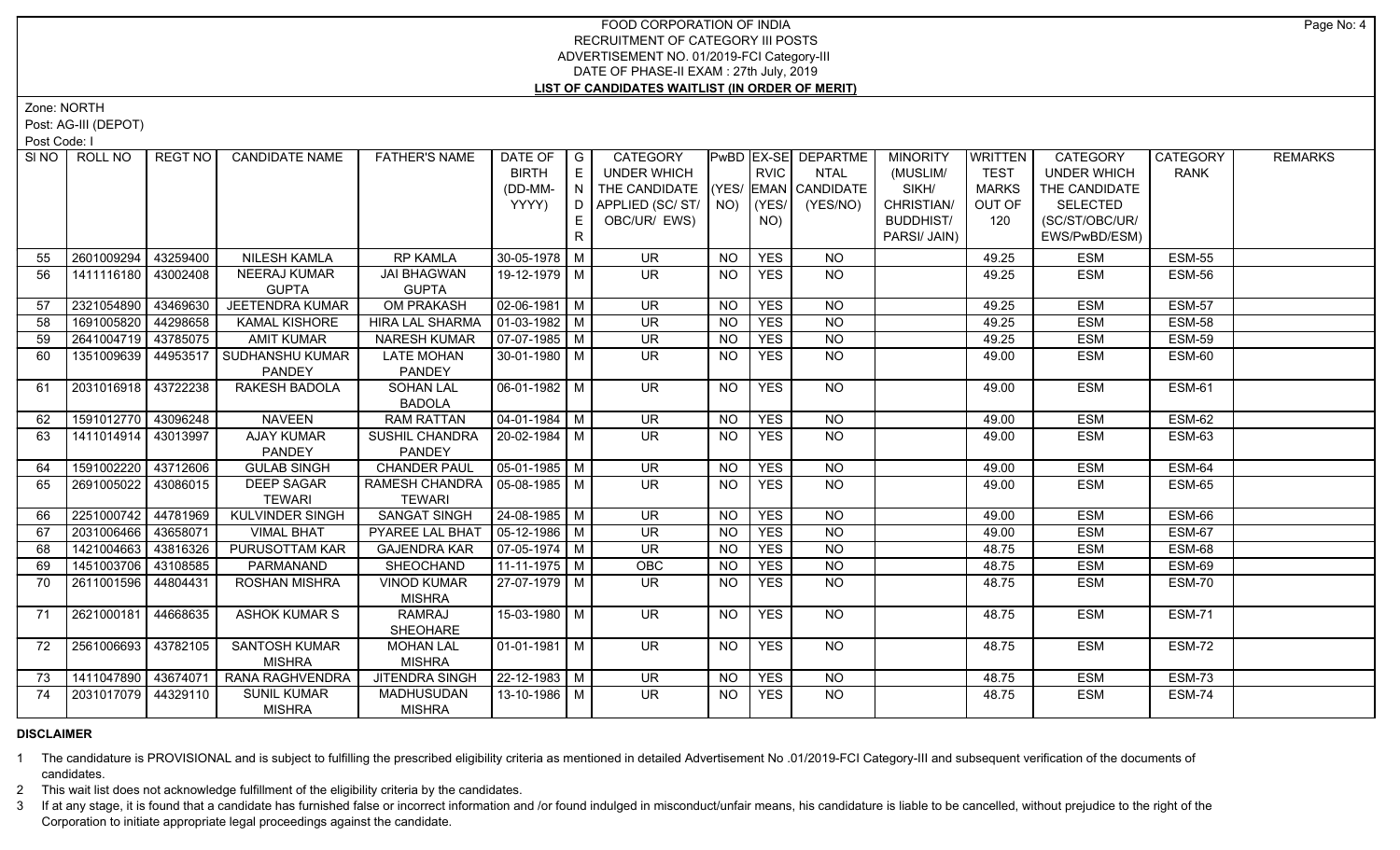Zone: NORTH

Post: AG-III (DEPOT)

Post Code: I

|    | SINO   ROLL NO        | REGT NO  | <b>CANDIDATE NAME</b>                | <b>FATHER'S NAME</b>             | DATE OF            | $\overline{\phantom{a}}$ G             | <b>CATEGORY</b>                    |           |             | PwBD   EX-SE   DEPARTME | <b>MINORITY</b>  | <b>WRITTEN</b> | <b>CATEGORY</b>    | CATEGORY      | <b>REMARKS</b> |
|----|-----------------------|----------|--------------------------------------|----------------------------------|--------------------|----------------------------------------|------------------------------------|-----------|-------------|-------------------------|------------------|----------------|--------------------|---------------|----------------|
|    |                       |          |                                      |                                  | <b>BIRTH</b>       | E                                      | <b>UNDER WHICH</b>                 |           | <b>RVIC</b> | <b>NTAL</b>             | (MUSLIM/         | <b>TEST</b>    | <b>UNDER WHICH</b> | <b>RANK</b>   |                |
|    |                       |          |                                      |                                  | (DD-MM-            | $\mathbf{1} \ \mathbf{N} \ \mathbf{1}$ | THE CANDIDATE (YES/ EMAN CANDIDATE |           |             |                         | SIKH/            | MARKS          | THE CANDIDATE      |               |                |
|    |                       |          |                                      |                                  | YYYY)              |                                        | D   APPLIED (SC/ ST/   NO)   (YES/ |           |             | (YES/NO)                | CHRISTIAN/       | OUT OF         | <b>SELECTED</b>    |               |                |
|    |                       |          |                                      |                                  |                    | E                                      | OBC/UR/ EWS)                       |           | NO)         |                         | <b>BUDDHIST/</b> | 120            | (SC/ST/OBC/UR/     |               |                |
|    |                       |          |                                      |                                  |                    | $\mathsf{R}$                           |                                    |           |             |                         | PARSI/ JAIN)     |                | EWS/PwBD/ESM)      |               |                |
| 75 | 2691006997            | 43285316 | <b>VIKAS DUBEY</b>                   | SH BS DUBEY                      | $30-04-1973$ M     |                                        | <b>UR</b>                          | <b>NO</b> | <b>YES</b>  | <b>NO</b>               |                  | 48.50          | <b>ESM</b>         | <b>ESM-75</b> |                |
| 76 | 1371004327            | 43921126 | <b>JEETENDRA KUMAR</b>               | <b>KISHORI MISTRY</b>            | $02-08-1976$ M     |                                        | UR.                                | <b>NO</b> | <b>YES</b>  | <b>NO</b>               |                  | 48.50          | <b>ESM</b>         | ESM-76        |                |
| 77 | 1411066882            | 44285379 | <b>DINESH SINGH</b>                  | <b>JAWAHAR SINGH</b>             | $05-10-1980$ M     |                                        | <b>UR</b>                          | <b>NO</b> | <b>YES</b>  | $N$ O                   |                  | 48.50          | <b>ESM</b>         | <b>ESM-77</b> |                |
| 78 | 1201002744            | 44549292 | <b>CHANDAN KUMAR</b><br><b>SINGH</b> | KANHAIYA PRASAD   02-12-1984   M |                    |                                        | <b>OBC</b>                         | <b>NO</b> | <b>YES</b>  | <b>NO</b>               |                  | 48.50          | <b>ESM</b>         | ESM-78        |                |
| 79 | 1201005516 44311641   |          | SHAKTI PRAKASH                       | <b>NAWAL KISHOR</b>              | $01-03-1986$ M     |                                        | <b>UR</b>                          | <b>NO</b> | <b>YES</b>  | <b>NO</b>               |                  | 48.50          | <b>ESM</b>         | <b>ESM-79</b> |                |
|    |                       |          |                                      | SINGH                            |                    |                                        |                                    |           |             |                         |                  |                |                    |               |                |
| 80 | 1351081953 43640608   |          | <b>ASHWANI KUMAR</b>                 | <b>NARENDRA</b>                  | $21 - 11 - 1977$ M |                                        | $\overline{\mathsf{UR}}$           | NO.       | <b>YES</b>  | NO                      |                  | 48.25          | <b>ESM</b>         | ESM-80        |                |
|    |                       |          |                                      | PRASAD SINHA                     |                    |                                        |                                    |           |             |                         |                  |                |                    |               |                |
| 81 | 2231001085 43417620   |          | <b>KUNJ BIHARI SINGH</b>             | <b>ASHOK KUMAR</b>               | 28-06-1978 M       |                                        | UR.                                | NO        | <b>YES</b>  | NO                      |                  | 48.25          | <b>ESM</b>         | <b>ESM-81</b> |                |
|    |                       |          |                                      | <b>SINGH</b>                     |                    |                                        |                                    |           |             |                         |                  |                |                    |               |                |
| 82 | 2631013729 43394084   |          | SATYA PRAKASH                        | <b>MATA DEEN</b>                 | 10-07-1979 M       |                                        | UR.                                | NO        | <b>YES</b>  | NO                      |                  | 48.25          | <b>ESM</b>         | ESM-82        |                |
|    |                       |          | <b>TIWARI</b>                        | <b>TIWARI</b>                    |                    |                                        |                                    |           |             |                         |                  |                |                    |               |                |
| 83 | 1621000514            | 43575529 | <b>RAKESH KUMAR</b>                  | <b>GARIB DASS</b>                | 14-07-1979 M       |                                        | $\overline{\mathsf{UR}}$           | <b>NO</b> | <b>YES</b>  | $N$ O                   |                  | 48.25          | <b>ESM</b>         | <b>ESM-83</b> |                |
| 84 | 2661005665   43396080 |          | <b>ANURAG GUPTA</b>                  | <b>ARVIND KUMAR</b>              | 01-01-1981   M     |                                        | UR.                                | NO.       | <b>YES</b>  | <b>NO</b>               |                  | 48.25          | <b>ESM</b>         | ESM-84        |                |
|    |                       |          |                                      | <b>GUPTA</b>                     |                    |                                        |                                    |           |             |                         |                  |                |                    |               |                |
| 85 | 2601004486 43216646   |          | SHIVA SHANKAR                        | <b>JHINKOO</b>                   | $03-06-1982$ M     |                                        | OBC                                | <b>NO</b> | <b>YES</b>  | <b>NO</b>               |                  | 48.25          | <b>ESM</b>         | ESM-85        |                |
|    |                       |          | PRAJAPATI                            | PRAJAPATI                        |                    |                                        |                                    |           |             |                         |                  |                |                    |               |                |
| 86 | 1571003027            | 44485249 | <b>RAMKESH KUMAR</b>                 | <b>PARAS KADIAN</b>              | $05-07-1985$ M     |                                        | <b>UR</b>                          | NO.       | <b>YES</b>  | <b>NO</b>               |                  | 48.25          | <b>ESM</b>         | ESM-86        |                |
| 87 | 1561007741            | 44149711 | <b>BIJENDRA KUMAR</b>                | <b>MAHI PAL</b>                  | $01-08-1986$ M     |                                        | <b>UR</b>                          | <b>NO</b> | <b>YES</b>  | $\overline{NQ}$         |                  | 48.25          | <b>ESM</b>         | <b>ESM-87</b> |                |
| 88 | 1351091127            | 43962991 | <b>ALOK KUMAR</b>                    | <b>BAIJNATH SINGH</b>            | $04 - 01 - 1988$ M |                                        | <b>UR</b>                          | <b>NO</b> | <b>YES</b>  | $\overline{N}$          |                  | 48.25          | <b>ESM</b>         | ESM-88        |                |
| 89 | 2311001837            | 44077394 | PRAVAT KUMAR                         | PADMA CHARAN                     | 15-07-1975 M       |                                        | <b>OBC</b>                         | NO.       | <b>YES</b>  | <b>NO</b>               |                  | 48.00          | <b>ESM</b>         | ESM-89        |                |
|    |                       |          | SAHOO                                | SAHOO                            |                    |                                        |                                    |           |             |                         |                  |                |                    |               |                |
| 90 | 2631015290 43718554   |          | PRADEEP KUMAR                        | <b>RAMAKANT</b>                  | $03-07-1978$ M     |                                        | EWS                                | NO.       | <b>YES</b>  | N <sub>O</sub>          |                  | 48.00          | <b>ESM</b>         | ESM-90        |                |
|    |                       |          | <b>TRIPATHI</b>                      | <b>TRIPATHI</b>                  |                    |                                        |                                    |           |             |                         |                  |                |                    |               |                |
| 91 | 2581002668 44148924   |          | <b>SUBHASH SONI</b>                  | PREM NARAIN SONI 05-04-1980   M  |                    |                                        | OBC                                | NO        | <b>YES</b>  | $N$ O                   |                  | 48.00          | <b>ESM</b>         | <b>ESM-91</b> |                |
| 92 | 2331000399 43084458   |          | <b>BABU LAL AGLECHA</b>              | <b>HANUMAN RAM</b>               | 20-08-1982 M       |                                        | <b>OBC</b>                         | <b>NO</b> | <b>YES</b>  | $N$ O                   |                  | 48.00          | <b>ESM</b>         | <b>ESM-92</b> |                |
|    |                       |          |                                      | AGLECHA                          |                    |                                        |                                    |           |             |                         |                  |                |                    |               |                |
| 93 | 1561004344 43558619   |          | <b>UMESH KUMAR</b>                   | <b>SHISH RAM</b>                 | 25-02-1985 M       |                                        | <b>OBC</b>                         | NO        | <b>YES</b>  | N <sub>O</sub>          |                  | 48.00          | <b>ESM</b>         | <b>ESM-93</b> |                |

#### **DISCLAIMER**

1 The candidature is PROVISIONAL and is subject to fulfilling the prescribed eligibility criteria as mentioned in detailed Advertisement No .01/2019-FCI Category-III and subsequent verification of the documents of candidates.

2 This wait list does not acknowledge fulfillment of the eligibility criteria by the candidates.

3 If at any stage, it is found that a candidate has furnished false or incorrect information and /or found indulged in misconduct/unfair means, his candidature is liable to be cancelled, without prejudice to the right of t Corporation to initiate appropriate legal proceedings against the candidate.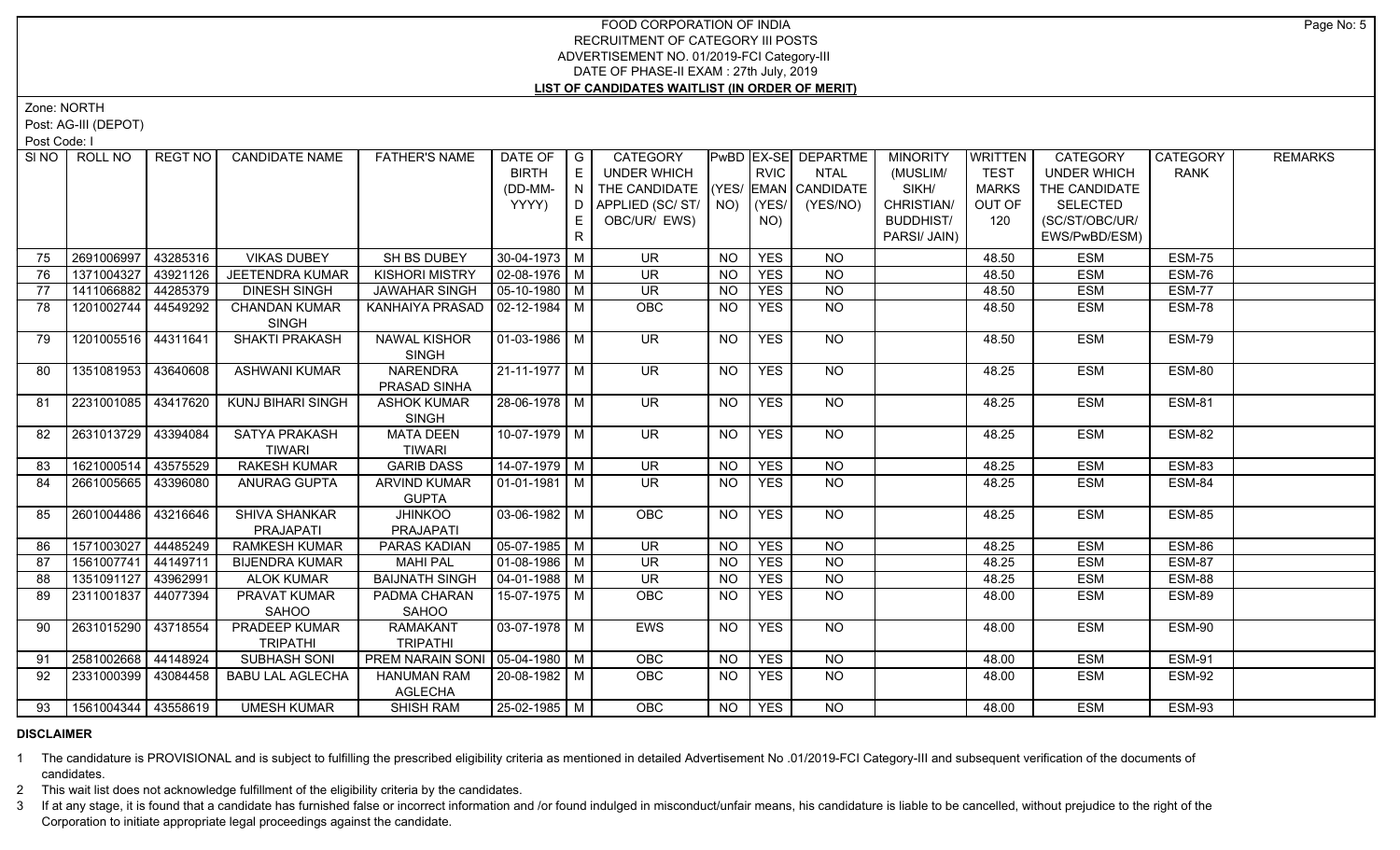Zone: NORTH

Post: AG-III (DEPOT)

Post Code: I

|     | SINO FROLL NO         | l REGT NO l | <b>CANDIDATE NAME</b>   | <b>FATHER'S NAME</b>             | DATE OF $ G $         |     | CATEGORY                           |           |             | <b>PwBD EX-SE DEPARTME</b> | <b>MINORITY</b>  | <b>WRITTEN</b> | <b>CATEGORY</b>    | CATEGORY       | <b>REMARKS</b> |
|-----|-----------------------|-------------|-------------------------|----------------------------------|-----------------------|-----|------------------------------------|-----------|-------------|----------------------------|------------------|----------------|--------------------|----------------|----------------|
|     |                       |             |                         |                                  | <b>BIRTH</b>          | E   | <b>UNDER WHICH</b>                 |           | <b>RVIC</b> | NTAL                       | (MUSLIM/         | <b>TEST</b>    | <b>UNDER WHICH</b> | <b>RANK</b>    |                |
|     |                       |             |                         |                                  | (DD-MM-               | I N | THE CANDIDATE (YES/ EMAN CANDIDATE |           |             |                            | SIKH/            | <b>MARKS</b>   | THE CANDIDATE      |                |                |
|     |                       |             |                         |                                  | YYYY)                 | D.  | APPLIED (SC/ST/ NO)                |           | (YES/       | (YES/NO)                   | CHRISTIAN/       | OUT OF         | <b>SELECTED</b>    |                |                |
|     |                       |             |                         |                                  |                       |     | OBC/UR/ EWS)                       |           | NO)         |                            | <b>BUDDHIST/</b> | 120            | (SC/ST/OBC/UR/     |                |                |
|     |                       |             |                         |                                  |                       | R   |                                    |           |             |                            | PARSI/ JAIN)     |                | EWS/PwBD/ESM)      |                |                |
| 94  | 2541001750 43720341   |             | <b>VIJAY PRATAP</b>     | JITENDER PAL                     | 02-01-1986   M        |     | <b>UR</b>                          | <b>NO</b> | <b>YES</b>  | NO                         |                  | 48.00          | <b>ESM</b>         | ESM-94         |                |
|     |                       |             | <b>SINGH</b>            | <b>SINGH</b>                     |                       |     |                                    |           |             |                            |                  |                |                    |                |                |
| 95  | 1561004325 43471904   |             | <b>SURENDER KUMAR</b>   | <b>CHAMAN LAL</b>                | 20-08-1986 M          |     | SC                                 | <b>NO</b> | <b>YES</b>  | <b>NO</b>                  |                  | 48.00          | <b>ESM</b>         | <b>ESM-95</b>  |                |
| 96  | 1411055804 43961742   |             | NAVEEN KUMAR JHA        | LAKSHMI NARAYAN   01-03-1978   M |                       |     | UR.                                | <b>NO</b> | <b>YES</b>  | NO.                        |                  | 47.75          | ESM                | ESM-96         |                |
|     |                       |             |                         | JHA                              |                       |     |                                    |           |             |                            |                  |                |                    |                |                |
| 97  | 1411016520            | 43555193    | <b>RAKESH RANA</b>      | H L RANA                         | $17-04-1978$ M        |     | UR.                                | <b>NO</b> | <b>YES</b>  | NO                         |                  | 47.75          | <b>ESM</b>         | <b>ESM-97</b>  |                |
| 98  | 2711000197 43617664   |             | <b>SANJAY KUMAR</b>     | <b>CHANDRA BHAN</b>              | 15-11-1978   M        |     | OBC                                | <b>NO</b> | <b>YES</b>  | $\overline{NO}$            |                  | 47.75          | <b>ESM</b>         | <b>ESM-98</b>  |                |
| 99  | 2601014351            | 44915082    | NILESH KUMAR            | <b>RAMSAMUJH</b>                 | 06-07-1980   M        |     | UR.                                | NO.       | <b>YES</b>  | NO                         |                  | 47.75          | ESM                | ESM-99         |                |
|     |                       |             | PANDEY                  | PANDEY                           |                       |     |                                    |           |             |                            |                  |                |                    |                |                |
| 100 | 2701004933   44387653 |             | <b>RAVI KUMAR BHATT</b> | <b>MOHAN CHANDRA</b>             | 07-08-1982   M        |     | UR.                                | <b>NO</b> | <b>YES</b>  | NO                         |                  | 47.75          | <b>ESM</b>         | <b>ESM-100</b> |                |
|     |                       |             |                         | <b>BHATT</b>                     |                       |     |                                    |           |             |                            |                  |                |                    |                |                |
| 101 | 1371006544 43024953   |             | <b>PURUSHOTTAM</b>      | DEV RAJ                          | $17-04-1983$ M        |     | OBC                                | <b>NO</b> | <b>YES</b>  | NO                         |                  | 47.75          | ESM                | <b>ESM-101</b> |                |
|     |                       |             | <b>DASS</b>             |                                  |                       |     |                                    |           |             |                            |                  |                |                    |                |                |
| 102 | 1551002577 43653644   |             | <b>MANOJ KUMAR</b>      | <b>TUFANI GUPTA</b>              | $26 - 06 - 1983$ M    |     | UR                                 | <b>NO</b> | <b>YES</b>  | <b>NO</b>                  |                  | 47.75          | ESM                | <b>ESM-102</b> |                |
|     |                       |             | <b>GUPTA</b>            |                                  |                       |     |                                    |           |             |                            |                  |                |                    |                |                |
| 103 | 1411036659 43365534   |             | <b>BHOODEV SHARMA</b>   | BHAGMAL SHARMA   01-08-1983   M  |                       |     | <b>UR</b>                          | <b>NO</b> | <b>YES</b>  | <b>NO</b>                  |                  | 47.75          | <b>ESM</b>         | <b>ESM-103</b> |                |
| 104 | 1431000887   43801450 |             | <b>DEEPAK KUMAR</b>     | RAJKISHOR SINGH   01-09-1983   M |                       |     | UR.                                | NO.       | <b>YES</b>  | <b>NO</b>                  |                  | 47.75          | <b>ESM</b>         | <b>ESM-104</b> |                |
| 105 | 2631011546 43292526   |             | NAVANEET KUMAR          | <b>KAMESHWAR</b>                 | 08-12-1986   M        |     | <b>UR</b>                          | <b>NO</b> | <b>YES</b>  | <b>NO</b>                  |                  | 47.75          | ESM                | <b>ESM-105</b> |                |
|     |                       |             | <b>SINGH</b>            | PRASAD SINGH                     |                       |     |                                    |           |             |                            |                  |                |                    |                |                |
| 106 | 2631027144 44606861   |             | <b>VIJAY TRIPATHI</b>   | <b>SHALIG RAM</b>                | 25-12-1975 M          |     | $\overline{\mathsf{UR}}$           | <b>NO</b> | <b>YES</b>  | NO                         |                  | 47.50          | ESM                | <b>ESM-106</b> |                |
|     |                       |             |                         | <b>TRIPATHI</b>                  |                       |     |                                    |           |             |                            |                  |                |                    |                |                |
| 107 | 1701000461            | 44424428    | <b>SURINDER KUMAR</b>   | <b>DEV RAJ</b>                   | $30 - 08 - 1976$ M    |     | $\overline{\mathsf{UR}}$           | <b>NO</b> | <b>YES</b>  | NO                         |                  | 47.50          | <b>ESM</b>         | <b>ESM-107</b> |                |
| 108 | 1411110024            | 44866062    | <b>SUNIL KUMAR</b>      | <b>DHARAM PAL</b>                | $\sqrt{25-04-1977}$ M |     | UR.                                | NO.       | <b>YES</b>  | <b>NO</b>                  |                  | 47.50          | <b>ESM</b>         | <b>ESM-108</b> |                |
| 109 | 2631046862 3173574    |             | SUBODH KUMAR            | LATE RAMESHWAR   01-03-1978   M  |                       |     | $\overline{\mathsf{UR}}$           | <b>NO</b> | <b>YES</b>  | $N$ O                      |                  | 47.50          | ESM                | <b>ESM-109</b> |                |
|     |                       |             | <b>SINGH</b>            | <b>SINGH</b>                     |                       |     |                                    |           |             |                            |                  |                |                    |                |                |
| 110 | 2621015609   43127982 |             | GYANENDRA KUMAR         | <b>KRISHNA GOPAL</b>             | 13-06-1979   M        |     | UR.                                | <b>NO</b> | <b>YES</b>  | NO.                        |                  | 47.50          | ESM                | <b>ESM-110</b> |                |
|     |                       |             | <b>MISHRA</b>           | <b>MISHRA</b>                    |                       |     |                                    |           |             |                            |                  |                |                    |                |                |
| 111 | 1321002393 44294719   |             | PANKAJ KUMAR            | <b>PARMESHWAR</b>                | 17-01-1980   M        |     | UR.                                | <b>NO</b> | <b>YES</b>  | NO                         |                  | 47.50          | ESM                | <b>ESM-111</b> |                |
|     |                       |             | <b>SHARMA</b>           | <b>SHARMA</b>                    |                       |     |                                    |           |             |                            |                  |                |                    |                |                |

# **DISCLAIMER**

1 The candidature is PROVISIONAL and is subject to fulfilling the prescribed eligibility criteria as mentioned in detailed Advertisement No .01/2019-FCI Category-III and subsequent verification of the documents of candidates.

2 This wait list does not acknowledge fulfillment of the eligibility criteria by the candidates.

3 If at any stage, it is found that a candidate has furnished false or incorrect information and /or found indulged in misconduct/unfair means, his candidature is liable to be cancelled, without prejudice to the right of t Corporation to initiate appropriate legal proceedings against the candidate.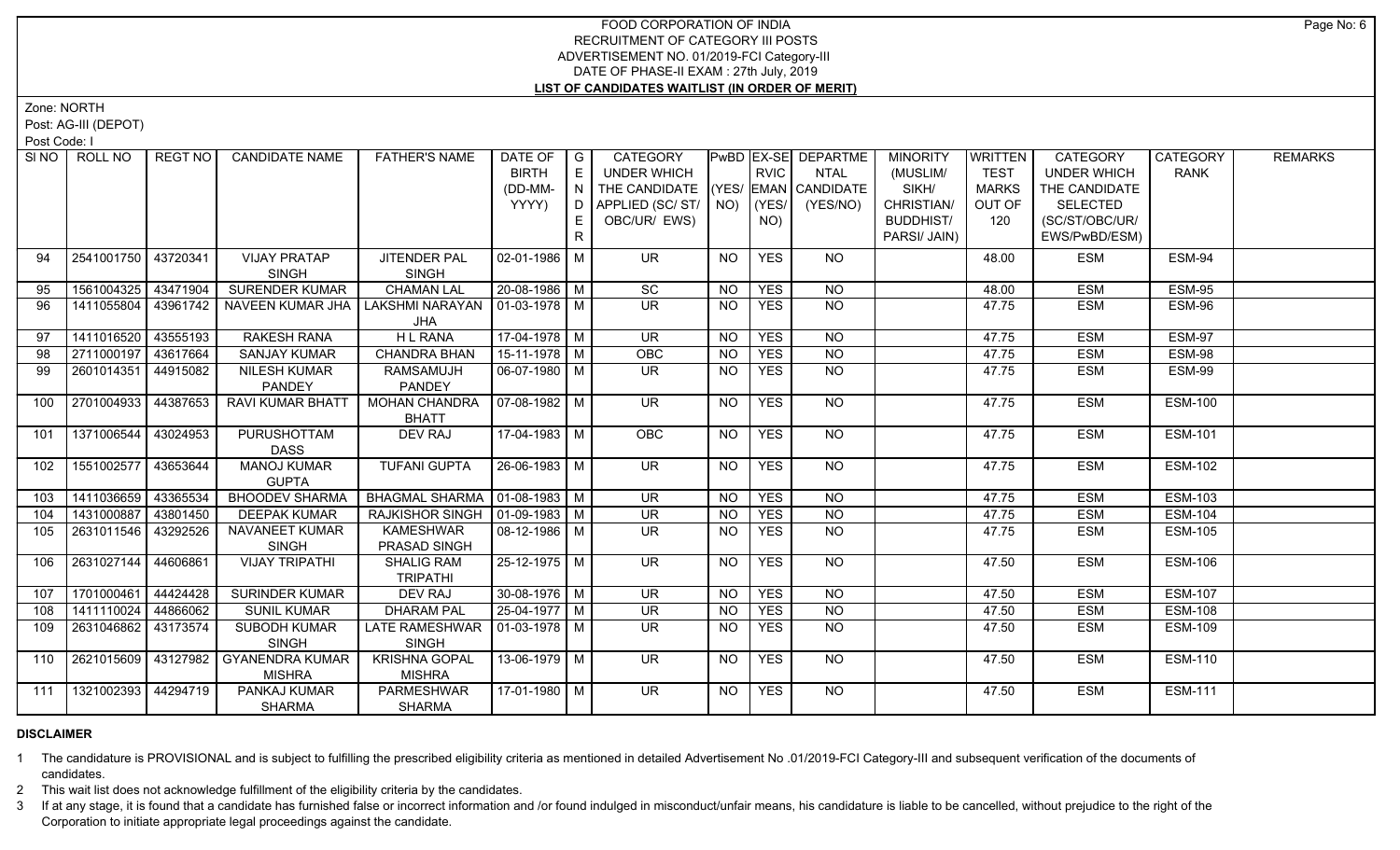Zone: NORTH

Post: AG-III (DEPOT)

Post Code: I

|     | SINO ROLL NO          | REGT NO   | <b>CANDIDATE NAME</b>                 | <b>FATHER'S NAME</b>               | DATE OF $ G $         |              | CATEGORY                           |           |             | <b>PwBD EX-SE DEPARTME</b> | <b>MINORITY</b>  | <b>WRITTEN</b> | CATEGORY           | CATEGORY       | <b>REMARKS</b> |
|-----|-----------------------|-----------|---------------------------------------|------------------------------------|-----------------------|--------------|------------------------------------|-----------|-------------|----------------------------|------------------|----------------|--------------------|----------------|----------------|
|     |                       |           |                                       |                                    | <b>BIRTH</b>          | E            | <b>UNDER WHICH</b>                 |           | <b>RVIC</b> | <b>NTAL</b>                | (MUSLIM/         | <b>TEST</b>    | <b>UNDER WHICH</b> | <b>RANK</b>    |                |
|     |                       |           |                                       |                                    | (DD-MM-               | $\mathsf{N}$ | THE CANDIDATE (YES/ EMAN CANDIDATE |           |             |                            | SIKH/            | <b>MARKS</b>   | THE CANDIDATE      |                |                |
|     |                       |           |                                       |                                    | YYYY)                 | D            | APPLIED (SC/ ST/   NO)             |           | (YES/       | (YES/NO)                   | CHRISTIAN/       | OUT OF         | <b>SELECTED</b>    |                |                |
|     |                       |           |                                       |                                    |                       |              | OBC/UR/ EWS)                       |           | NO)         |                            | <b>BUDDHIST/</b> | 120            | (SC/ST/OBC/UR/     |                |                |
|     |                       |           |                                       |                                    |                       | R.           |                                    |           |             |                            | PARSI/ JAIN)     |                | EWS/PwBD/ESM)      |                |                |
| 112 | 1351074370            | 43734252  | <b>AMRENDRA KUMAR</b><br><b>SINGH</b> | SITA RAM SINGH                     | 17-02-1980 M          |              | UR.                                | NO        | <b>YES</b>  | NO                         |                  | 47.50          | <b>ESM</b>         | <b>ESM-112</b> |                |
| 113 | 2561027633            | 43076599  | RAVINDRA KUMAR                        | <b>TRILOKI NATH</b>                | 15-10-1980 M          |              | <b>UR</b>                          | NO        | <b>YES</b>  | NO                         |                  | 47.50          | ESM                | <b>ESM-113</b> |                |
|     |                       |           | <b>MISHRA</b>                         | <b>MISHRA</b>                      |                       |              |                                    |           |             |                            |                  |                |                    |                |                |
| 114 | 2541004776 43246784   |           | <b>RAJEEV KUMAR</b>                   | <b>BHARAT SINGH</b>                | $30-07-1984$ M        |              | OBC                                | <b>NO</b> | <b>YES</b>  | <b>NO</b>                  |                  | 47.50          | ESM                | <b>ESM-114</b> |                |
| 115 | 1411006839            | 143025162 | <b>ASHOK KUMAR</b>                    | <b>RAJENDER SINGH</b>              | $ 22 - 10 - 1985 $ M  |              | <b>UR</b>                          | <b>NO</b> | <b>YES</b>  | $\overline{NQ}$            |                  | 47.50          | <b>ESM</b>         | <b>ESM-115</b> |                |
| 116 | 1301000607            | 44154467  | SURJEET KUMAR                         | <b>RAM PRAVESH</b><br><b>SINGH</b> | 12-11-1985 M          |              | <b>UR</b>                          | <b>NO</b> | <b>YES</b>  | N <sub>O</sub>             |                  | 47.50          | <b>ESM</b>         | <b>ESM-116</b> |                |
| 117 | 2681005425            | 43006964  | <b>ARVIND KUMAR RAY</b>               | <b>SHIV SHANKER</b><br><b>RAY</b>  | 15-07-1986 M          |              | $\overline{\mathsf{UR}}$           | NO.       | <b>YES</b>  | $N$ O                      |                  | 47.50          | <b>ESM</b>         | <b>ESM-117</b> |                |
| 118 | 1561007383            | 43868181  | <b>JASHMER</b>                        | <b>ATTAR SINGH</b>                 | $02 - 08 - 1986$ M    |              | <b>UR</b>                          | <b>NO</b> | <b>YES</b>  | <b>NO</b>                  |                  | 47.50          | ESM                | <b>ESM-118</b> |                |
| 119 | 1421004701            | 44856751  | <b>VIPIN CHAUDHARY</b>                | <b>IQBAL SINGH</b>                 | $01-07-1972$ M        |              | $\overline{\mathsf{UR}}$           | <b>NO</b> | <b>YES</b>  | N <sub>O</sub>             |                  | 47.25          | <b>ESM</b>         | <b>ESM-119</b> |                |
| 120 | 2631047993            | 43068613  | <b>ARVIND KUMAR</b>                   | <b>SURENDRA PAL</b>                | $30 - 04 - 1976$ M    |              | UR.                                | <b>NO</b> | <b>YES</b>  | $N$ O                      |                  | 47.25          | ESM                | <b>ESM-120</b> |                |
|     |                       |           | <b>GUPTA</b>                          | <b>GUPTA</b>                       |                       |              |                                    |           |             |                            |                  |                |                    |                |                |
| 121 | 2631016430 43816202   |           | <b>SANJAY KUMAR</b><br><b>SINGH</b>   | TRIHBHUWAN<br><b>SINGH</b>         | 15-06-1976 M          |              | UR.                                | NO        | <b>YES</b>  | NO                         |                  | 47.25          | ESM                | <b>ESM-121</b> |                |
| 122 | 1451005743            | 43959240  | <b>KUMAR PARAS</b>                    | RAMA CHANDRA<br>JHA                | 24-08-1976 M          |              | <b>UR</b>                          | NO.       | <b>YES</b>  | NO                         |                  | 47.25          | <b>ESM</b>         | <b>ESM-122</b> |                |
| 123 | 1571004998 43534402   |           | <b>SURESH KUMAR</b>                   | <b>HAWA SINGH</b>                  | $01-01-1978$ M        |              | <b>UR</b>                          | <b>NO</b> | <b>YES</b>  | <b>NO</b>                  |                  | 47.25          | <b>ESM</b>         | <b>ESM-123</b> |                |
| 124 | 1421001056 45016142   |           | <b>ASHISH TRIPATHI</b>                | R C TRIPATHI                       | $15-01-1982$ M        |              | $\overline{\mathsf{UR}}$           | <b>NO</b> | <b>YES</b>  | $\overline{NQ}$            |                  | 47.25          | <b>ESM</b>         | <b>ESM-124</b> |                |
| 125 | 2551005179   43509200 |           | <b>GIRISH KUMAR</b><br><b>SHARMA</b>  | <b>DEVIRAM SHARMA</b>              | 10-01-1984 M          |              | <b>OBC</b>                         | NO.       | <b>YES</b>  | NO                         |                  | 47.25          | ESM                | <b>ESM-125</b> |                |
| 126 | 1411106333 43774052   |           | PANKAJ KUMAR JHA                      | PARSHU RAM JHA                     | $\sqrt{06-02-1985}$ M |              | $\overline{\mathsf{UR}}$           | <b>NO</b> | <b>YES</b>  | $N$ O                      |                  | 47.25          | <b>ESM</b>         | <b>ESM-126</b> |                |
| 127 | 1411018232            | 44117990  | SANDEEP KUMAR                         | <b>MEHTAB SINGH</b>                | 22-03-1985   M        |              | <b>UR</b>                          | NO.       | <b>YES</b>  | <b>NO</b>                  |                  | 47.25          | <b>ESM</b>         | <b>ESM-127</b> |                |
| 128 | 2641010177            | 43097036  | PRASHANT SHARMA                       | <b>JAI KISHAN</b><br><b>SHARMA</b> | 19-01-1987 M          |              | $\overline{\mathsf{UR}}$           | <b>NO</b> | <b>YES</b>  | $\overline{NQ}$            |                  | 47.25          | <b>ESM</b>         | <b>ESM-128</b> |                |
| 129 | 2471023763            | 43650234  | <b>PREM SINGH</b>                     | <b>RATAN SINGH</b>                 | $16-12-1976$ M        |              | <b>UR</b>                          | <b>NO</b> | <b>YES</b>  | <b>NO</b>                  |                  | 47.00          | <b>ESM</b>         | <b>ESM-129</b> |                |
| 130 | 1921010101            | 43499361  | <b>KARUN KUMAR</b><br><b>MISHRA</b>   | JAY NATH MISHRA                    | $105-03-1977$ M       |              | <b>UR</b>                          | NO.       | <b>YES</b>  | $N$ <sup>O</sup>           |                  | 47.00          | ESM                | <b>ESM-130</b> |                |

# **DISCLAIMER**

1 The candidature is PROVISIONAL and is subject to fulfilling the prescribed eligibility criteria as mentioned in detailed Advertisement No .01/2019-FCI Category-III and subsequent verification of the documents of candidates.

2 This wait list does not acknowledge fulfillment of the eligibility criteria by the candidates.

3 If at any stage, it is found that a candidate has furnished false or incorrect information and /or found indulged in misconduct/unfair means, his candidature is liable to be cancelled, without prejudice to the right of t Corporation to initiate appropriate legal proceedings against the candidate.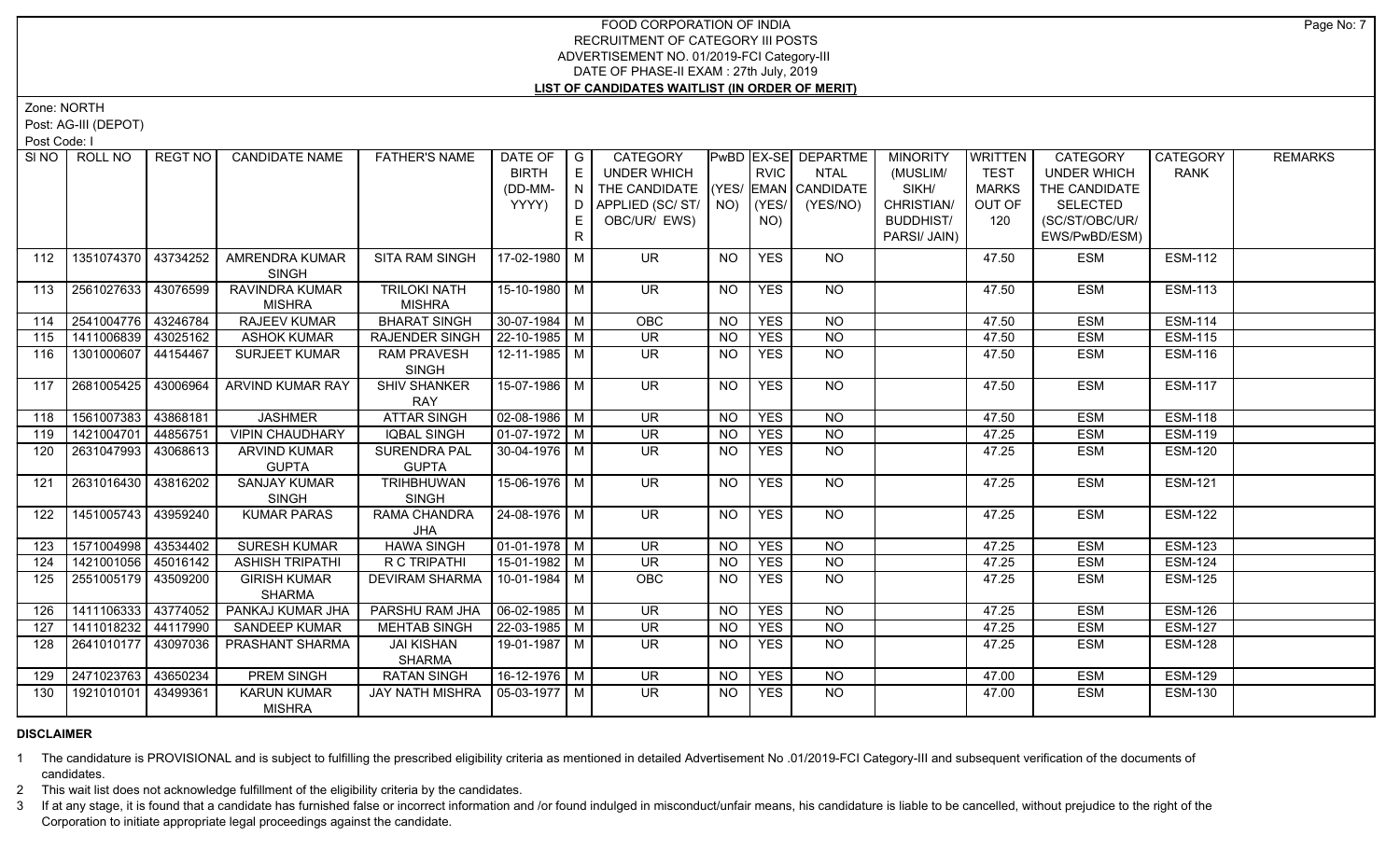Zone: NORTH

Post: AG-III (DEPOT)

Post Code: I

|     | SINO   ROLL NO        | REGT NO  | <b>CANDIDATE NAME</b>                | <b>FATHER'S NAME</b>                 | DATE OF G<br><b>BIRTH</b><br>(DD-MM-<br>YYYY) | E<br>N<br>D<br>E. | CATEGORY<br><b>UNDER WHICH</b><br>THE CANDIDATE (YES/ EMAN CANDIDATE<br>APPLIED (SC/ST/<br>OBC/UR/ EWS) | $NO)$ (YES/ | <b>RVIC</b><br>NO) | PwBD EX-SE DEPARTME<br><b>NTAL</b><br>(YES/NO) | <b>MINORITY</b><br>(MUSLIM/<br>SIKH/<br>CHRISTIAN/<br><b>BUDDHIST/</b> | <b>WRITTEN</b><br><b>TEST</b><br><b>MARKS</b><br>OUT OF<br>120 | CATEGORY<br><b>UNDER WHICH</b><br>THE CANDIDATE<br><b>SELECTED</b><br>(SC/ST/OBC/UR/ | CATEGORY<br><b>RANK</b> | <b>REMARKS</b> |
|-----|-----------------------|----------|--------------------------------------|--------------------------------------|-----------------------------------------------|-------------------|---------------------------------------------------------------------------------------------------------|-------------|--------------------|------------------------------------------------|------------------------------------------------------------------------|----------------------------------------------------------------|--------------------------------------------------------------------------------------|-------------------------|----------------|
| 131 | 2631005798            | 43140921 | PARMA NAND                           | YOGENDRA YADAV                       | 15-07-1977 M                                  |                   | <b>OBC</b>                                                                                              | <b>NO</b>   | <b>YES</b>         | <b>NO</b>                                      | PARSI/ JAIN)                                                           | 47.00                                                          | EWS/PwBD/ESM)<br><b>ESM</b>                                                          | <b>ESM-131</b>          |                |
|     |                       |          | <b>KUMAR</b>                         |                                      |                                               |                   |                                                                                                         |             |                    |                                                |                                                                        |                                                                |                                                                                      |                         |                |
| 132 | 2271004202            | 43095849 | SANTOSH KUMAR<br><b>TRIPATHI</b>     | <b>OM PARKASH</b><br><b>TRIPATHI</b> | 15-07-1977 M                                  |                   | <b>UR</b>                                                                                               | <b>NO</b>   | <b>YES</b>         | NO                                             |                                                                        | 47.00                                                          | <b>ESM</b>                                                                           | <b>ESM-132</b>          |                |
| 133 | 2621002753            | 43290733 | <b>AMIT TANDON</b>                   | OM PRAKASH<br><b>TANDON</b>          | 18-09-1977 M                                  |                   | EWS                                                                                                     | <b>NO</b>   | <b>YES</b>         | N <sub>O</sub>                                 |                                                                        | 47.00                                                          | <b>ESM</b>                                                                           | <b>ESM-133</b>          |                |
| 134 | 1411064781            | 43055606 | <b>KRISHNA KUMAR</b><br>YADAV        | CHONKAI YADAV                        | $07-03-1978$ M                                |                   | OBC                                                                                                     | NO.         | <b>YES</b>         | NO                                             |                                                                        | 47.00                                                          | <b>ESM</b>                                                                           | <b>ESM-134</b>          |                |
| 135 | 1371013298 43279692   |          | PARVINDER SINGH                      | <b>SHALI RAM</b>                     | $31-05-1980$ M                                |                   | $\overline{\mathsf{UR}}$                                                                                | NO.         | <b>YES</b>         | $N$ O                                          |                                                                        | 47.00                                                          | <b>ESM</b>                                                                           | <b>ESM-135</b>          |                |
| 136 | 2551006088 33542805   |          | <b>VINOD KUMAR</b><br><b>VERMA</b>   | HOTI LAL VERMA                       | $07-09-1981$ M                                |                   | <b>OBC</b>                                                                                              | <b>NO</b>   | <b>YES</b>         | N <sub>O</sub>                                 |                                                                        | 47.00                                                          | <b>ESM</b>                                                                           | <b>ESM-136</b>          |                |
| 137 | 1671000668 44515656   |          | <b>DHARMENDER</b><br><b>KUMAR</b>    | <b>ANOKHI RAM</b>                    | 15-06-1984 M                                  |                   | SC                                                                                                      | <b>NO</b>   | <b>YES</b>         | NO                                             |                                                                        | 47.00                                                          | <b>ESM</b>                                                                           | <b>ESM-137</b>          |                |
| 138 | 1691007579 43890639   |          | <b>ASHWANI KUMAR</b>                 | <b>MOHAN LAL</b>                     | $05-07-1984$ M                                |                   | <b>UR</b>                                                                                               | <b>NO</b>   | <b>YES</b>         | <b>NO</b>                                      |                                                                        | 47.00                                                          | <b>ESM</b>                                                                           | <b>ESM-138</b>          |                |
| 139 | 2541009361            | 43488055 | <b>ARVIND SINGH</b><br><b>CHAHAR</b> | SHAMBHU SINGH                        | 18-07-1985 M                                  |                   | <b>UR</b>                                                                                               | <b>NO</b>   | <b>YES</b>         | NO                                             |                                                                        | 47.00                                                          | <b>ESM</b>                                                                           | <b>ESM-139</b>          |                |
| 140 | 2681012028            | 43066577 | <b>ASHOK KUMAR</b><br>YADAV          | MARCHHOO YADAV   01-07-1986   M      |                                               |                   | OBC                                                                                                     | NO          | <b>YES</b>         | NO                                             |                                                                        | 47.00                                                          | <b>ESM</b>                                                                           | <b>ESM-140</b>          |                |
| 141 | 1371012402 43484725   |          | RAJ KUMAR                            | <b>PAWAN KUMAR</b>                   | $\boxed{04-03-1973}$ M                        |                   | OBC                                                                                                     | NO.         | <b>YES</b>         | $N$ <sup><math>\overline{O}</math></sup>       |                                                                        | 46.75                                                          | <b>ESM</b>                                                                           | <b>ESM-141</b>          |                |
| 142 | 1451006225            | 43964605 | PRAMOD NARAYAN<br><b>DWIVEDI</b>     | SURENDRA NATH<br><b>DWIVEDI</b>      | $ 01-08-1976 M$                               |                   | $\overline{\mathsf{UR}}$                                                                                | <b>NO</b>   | <b>YES</b>         | <b>NO</b>                                      |                                                                        | 46.75                                                          | <b>ESM</b>                                                                           | <b>ESM-142</b>          |                |
| 143 | 2261001458 43695841   |          | <b>LALJEET YADAV</b>                 | <b>RAJARAM YADAV</b>                 | $10-04-1977$ M                                |                   | UR                                                                                                      | $N$ O       | <b>YES</b>         | N <sub>O</sub>                                 |                                                                        | 46.75                                                          | <b>ESM</b>                                                                           | <b>ESM-143</b>          |                |
| 144 | 2471027346   43904568 |          | <b>MOHAN KUMAR</b><br><b>MISHRA</b>  | C B MISHRA                           | 08-07-1978 M                                  |                   | UR.                                                                                                     | <b>NO</b>   | <b>YES</b>         | N <sub>O</sub>                                 |                                                                        | 46.75                                                          | <b>ESM</b>                                                                           | <b>ESM-144</b>          |                |
| 145 | $1411107503$ 44125846 |          | <b>RAJESH KUMAR</b><br><b>SINGH</b>  | <b>UMESH PRASAD</b><br><b>SINGH</b>  | $03-06-1979$ M                                |                   | UR.                                                                                                     | NO          | <b>YES</b>         | NO                                             |                                                                        | 46.75                                                          | <b>ESM</b>                                                                           | <b>ESM-145</b>          |                |
| 146 | 1421003092 43208133   |          | <b>DIGVIJAY SHARMA</b>               | <b>LAJPAT ROY</b><br><b>SHARMA</b>   | 10-05-1980 M                                  |                   | <b>UR</b>                                                                                               | NO          | <b>YES</b>         | <b>NO</b>                                      |                                                                        | 46.75                                                          | <b>ESM</b>                                                                           | <b>ESM-146</b>          |                |

# **DISCLAIMER**

1 The candidature is PROVISIONAL and is subject to fulfilling the prescribed eligibility criteria as mentioned in detailed Advertisement No .01/2019-FCI Category-III and subsequent verification of the documents of candidates.

2 This wait list does not acknowledge fulfillment of the eligibility criteria by the candidates.

3 If at any stage, it is found that a candidate has furnished false or incorrect information and /or found indulged in misconduct/unfair means, his candidature is liable to be cancelled, without prejudice to the right of t Corporation to initiate appropriate legal proceedings against the candidate.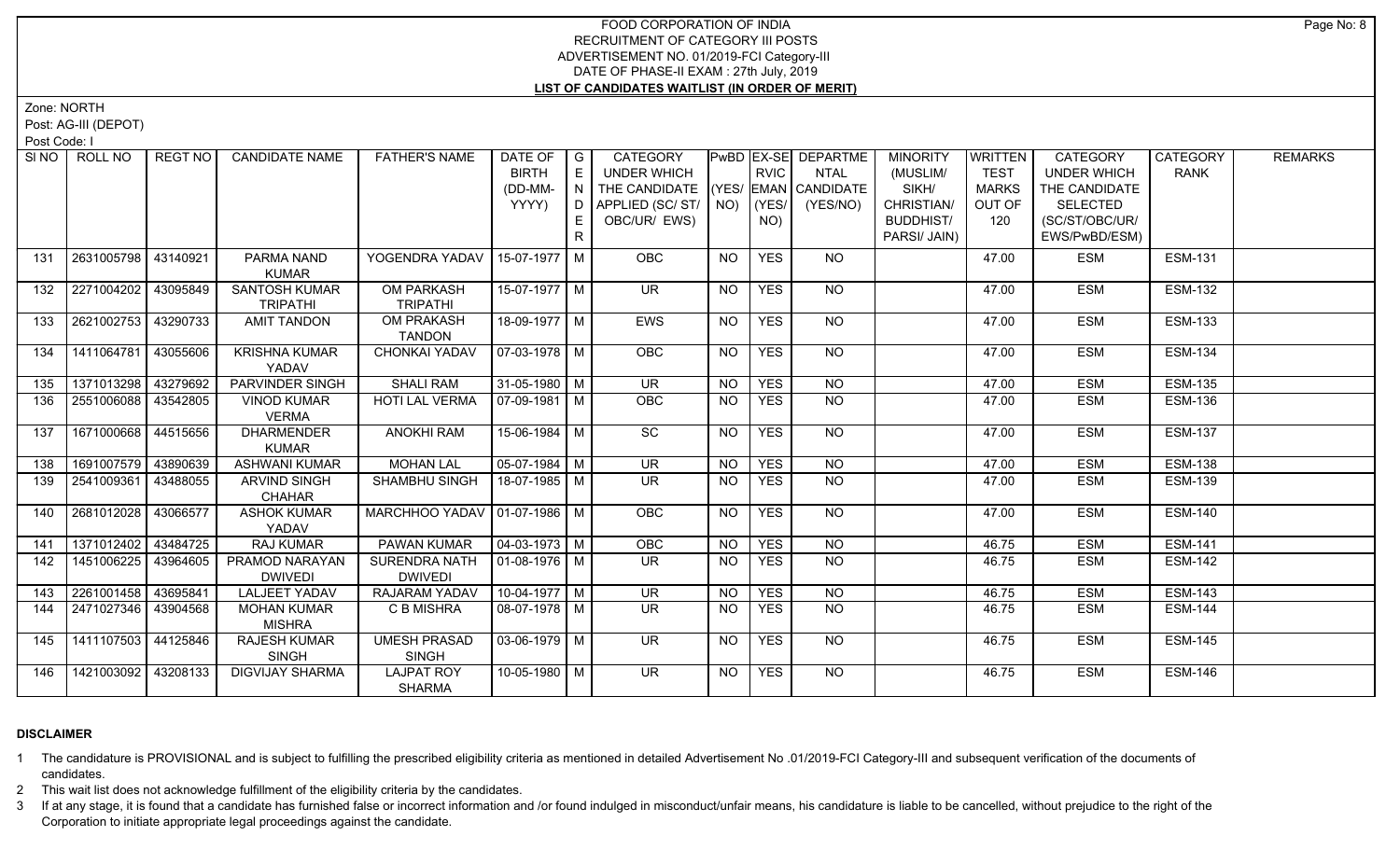Zone: NORTH

Post: AG-III (DEPOT)

Post Code: I

|     | SINO   ROLL NO        | REGT NO  | <b>CANDIDATE NAME</b>    | <b>FATHER'S NAME</b>              | DATE OF   G<br><b>BIRTH</b> | E               | <b>CATEGORY</b><br><b>UNDER WHICH</b> |                 | <b>RVIC</b> | <b>PwBD EX-SE DEPARTME</b><br><b>NTAL</b> | <b>MINORITY</b><br>(MUSLIM/ | WRITTEN<br><b>TEST</b> | <b>CATEGORY</b><br><b>UNDER WHICH</b> | CATEGORY<br><b>RANK</b> | <b>REMARKS</b> |
|-----|-----------------------|----------|--------------------------|-----------------------------------|-----------------------------|-----------------|---------------------------------------|-----------------|-------------|-------------------------------------------|-----------------------------|------------------------|---------------------------------------|-------------------------|----------------|
|     |                       |          |                          |                                   | (DD-MM-                     | $\mathsf{LN}$ 1 | THE CANDIDATE (YES/ EMAN CANDIDATE    |                 |             |                                           | SIKH/                       | <b>MARKS</b>           | THE CANDIDATE                         |                         |                |
|     |                       |          |                          |                                   | YYYY)                       | D               | APPLIED (SC/ ST/   NO)   (YES/        |                 |             | (YES/NO)                                  | CHRISTIAN/                  | OUT OF                 | <b>SELECTED</b>                       |                         |                |
|     |                       |          |                          |                                   |                             | E.              | OBC/UR/ EWS)                          |                 | NO)         |                                           | <b>BUDDHIST/</b>            | 120                    | (SC/ST/OBC/UR/                        |                         |                |
|     |                       |          |                          |                                   |                             | $\mathsf{R}$    |                                       |                 |             |                                           | PARSI/ JAIN)                |                        | EWS/PwBD/ESM)                         |                         |                |
| 147 | 1341012792 44822009   |          | <b>PRAKASH KUMAR</b>     | <b>JAI MANGAL</b>                 | 13-04-1982 M                |                 | UR.                                   | NO              | <b>YES</b>  | NO.                                       |                             | 46.75                  | <b>ESM</b>                            | <b>ESM-147</b>          |                |
|     |                       |          |                          | <b>TIWARI</b>                     |                             |                 |                                       |                 |             |                                           |                             |                        |                                       |                         |                |
| 148 | 2031008162 44777050   |          | <b>GURVINDER SINGH</b>   | <b>LATE NASHABAR</b>              | 22-03-1987   M              |                 | <b>UR</b>                             | <b>NO</b>       | <b>YES</b>  | NO                                        |                             | 46.75                  | <b>ESM</b>                            | <b>ESM-148</b>          |                |
|     |                       |          |                          | <b>SINGH</b>                      |                             |                 |                                       |                 |             |                                           |                             |                        |                                       |                         |                |
| 149 | 2561025910   43833350 |          | <b>VIKRAM PRAKASH</b>    | A N UPADHYAY                      | 12-06-1973 M                |                 | UR.                                   | NO              | <b>YES</b>  | NO.                                       |                             | 46.50                  | <b>ESM</b>                            | <b>ESM-149</b>          |                |
|     |                       |          | <b>UPADHYAY</b>          |                                   |                             |                 |                                       |                 |             |                                           |                             |                        |                                       |                         |                |
| 150 | 1721001662 44606825   |          | <b>AMIT KUMAR SINGH</b>  | KASHI NATH SINGH   11-04-1978   M |                             |                 | <b>UR</b>                             | <b>NO</b>       | <b>YES</b>  | <b>NO</b>                                 |                             | 46.50                  | <b>ESM</b>                            | <b>ESM-150</b>          |                |
| 151 | 2541011376   44001071 |          | <b>MANOJ KUMAR</b>       | <b>JEET NARAYAN</b>               | 10-05-1978 M                |                 | UR.                                   | <b>NO</b>       | <b>YES</b>  | <b>NO</b>                                 |                             | 46.50                  | <b>ESM</b>                            | <b>ESM-151</b>          |                |
|     |                       |          | <b>MISRA</b>             | <b>MISHRA</b>                     |                             |                 |                                       |                 |             |                                           |                             |                        |                                       |                         |                |
| 152 | 1441000491            | 43680485 | PARMESHWAR RAI           | <b>CHANDRAMA RAI</b>              | $20-04-1980$ M              |                 | $\overline{\mathsf{UR}}$              | <b>NO</b>       | <b>YES</b>  | $N$ O                                     |                             | 46.50                  | <b>ESM</b>                            | <b>ESM-152</b>          |                |
| 153 | 2031006275            | 44052133 | DHANANJAY GUPTA          | <b>SHIV PRASAD</b>                | $10-11-1981$ M              |                 | $\overline{\mathsf{UR}}$              | N <sub>O</sub>  | <b>YES</b>  | <b>NO</b>                                 |                             | 46.50                  | <b>ESM</b>                            | <b>ESM-153</b>          |                |
|     |                       |          |                          | <b>GUPTA</b>                      |                             |                 |                                       |                 |             |                                           |                             |                        |                                       |                         |                |
| 154 | 2621024685            | 43405030 | <b>DEVENDRA KUMAR</b>    | P VISHWAKARMA                     | $25-07-1982$ M              |                 | OBC                                   | <b>NO</b>       | <b>YES</b>  | <b>NO</b>                                 |                             | 46.50                  | <b>ESM</b>                            | <b>ESM-154</b>          |                |
| 155 | 1411086125            | 44949845 | <b>REETESH KUMAR</b>     | NARESH LAL KARN 31-07-1983   M    |                             |                 | UR                                    | N <sub>O</sub>  | <b>YES</b>  | N <sub>O</sub>                            |                             | 46.50                  | <b>ESM</b>                            | <b>ESM-155</b>          |                |
| 156 | 2351006923            | 43665002 | SATYAVEER MEENA          | <b>KARNI RAM</b>                  | $10-01-1984$ M              |                 | ST                                    | NO              | <b>YES</b>  | $N$ O                                     |                             | 46.50                  | <b>ESM</b>                            | <b>ESM-156</b>          |                |
| 157 | 1651000464            | 43450090 | <b>VIRENDER KUMAR</b>    | <b>BRIJ LAL</b>                   | 17-10-1985 M                |                 | <b>UR</b>                             | <b>NO</b>       | <b>YES</b>  | <b>NO</b>                                 |                             | 46.50                  | <b>ESM</b>                            | <b>ESM-157</b>          |                |
| 158 | 2631044058            | 43497398 | <b>ROHIT KUMAR</b>       | <b>TARUN KUMAR</b>                | 11-01-1987   M              |                 | UR.                                   | NO              | <b>YES</b>  | N <sub>O</sub>                            |                             | 46.50                  | <b>ESM</b>                            | <b>ESM-158</b>          |                |
|     |                       |          | <b>MISHRA</b>            | <b>MISHRA</b>                     |                             |                 |                                       |                 |             |                                           |                             |                        |                                       |                         |                |
| 159 | 2331003341            | 43825630 | SHER MOHAMMED<br>SHERANI | ALLAH BUX KHAN                    | 21-01-1974 M                |                 | <b>UR</b>                             | NO              | <b>YES</b>  | <b>NO</b>                                 | <b>MUSLIM</b>               | 46.25                  | <b>ESM</b>                            | <b>ESM-159</b>          |                |
| 160 | 2631007414            | 44130648 | <b>GANESH KUMAR</b>      | <b>RAM KISHOR</b>                 | 10-07-1976 M                |                 | $\overline{\mathsf{UR}}$              | $\overline{NO}$ | <b>YES</b>  | $\overline{NQ}$                           |                             | 46.25                  | <b>ESM</b>                            | <b>ESM-160</b>          |                |
| 161 | 2621004417            | 43283507 | RAJENDRA PRASAD          | SHESMANI MISHRA                   | 15-08-1976 M                |                 | UR.                                   | <b>NO</b>       | <b>YES</b>  | $\overline{NQ}$                           |                             | 46.25                  | <b>ESM</b>                            | <b>ESM-161</b>          |                |
|     |                       |          | <b>MISHRA</b>            |                                   |                             |                 |                                       |                 |             |                                           |                             |                        |                                       |                         |                |
| 162 | 2711001689 43801491   |          | <b>JEET SINGH</b>        | <b>HANS RAJ</b>                   | 23-09-1977   M              |                 | <b>UR</b>                             | NO.             | <b>YES</b>  | <b>NO</b>                                 |                             | 46.25                  | <b>ESM</b>                            | <b>ESM-162</b>          |                |
| 163 | 2681024983 44545010   |          | <b>BRAJESH KUMAR</b>     | <b>HARIHAR SINGH</b>              | $01-03-1978$ M              |                 | OBC                                   | <b>NO</b>       | <b>YES</b>  | N <sub>O</sub>                            |                             | 46.25                  | <b>ESM</b>                            | <b>ESM-163</b>          |                |
| 164 | 2621021804            | 43129682 | <b>AJAY SINGH</b>        | C P SINGH                         | 15-10-1978 M                |                 | UR.                                   | NO.             | <b>YES</b>  | N <sub>O</sub>                            |                             | 46.25                  | <b>ESM</b>                            | <b>ESM-164</b>          |                |
|     |                       |          | CHAUHAN                  | <b>CHAUHAN</b>                    |                             |                 |                                       |                 |             |                                           |                             |                        |                                       |                         |                |
| 165 | 1411109705 45203322   |          | PANKAJ SAXENA            | <b>SHYAM SARAN</b>                | $08-06-1980$ M              |                 | $\overline{\mathsf{UR}}$              | NO              | <b>YES</b>  | <b>NO</b>                                 |                             | 46.25                  | <b>ESM</b>                            | <b>ESM-165</b>          |                |
|     |                       |          |                          | SAXENA                            |                             |                 |                                       |                 |             |                                           |                             |                        |                                       |                         |                |

# **DISCLAIMER**

1 The candidature is PROVISIONAL and is subject to fulfilling the prescribed eligibility criteria as mentioned in detailed Advertisement No .01/2019-FCI Category-III and subsequent verification of the documents of candidates.

2 This wait list does not acknowledge fulfillment of the eligibility criteria by the candidates.

3 If at any stage, it is found that a candidate has furnished false or incorrect information and /or found indulged in misconduct/unfair means, his candidature is liable to be cancelled, without prejudice to the right of t Corporation to initiate appropriate legal proceedings against the candidate.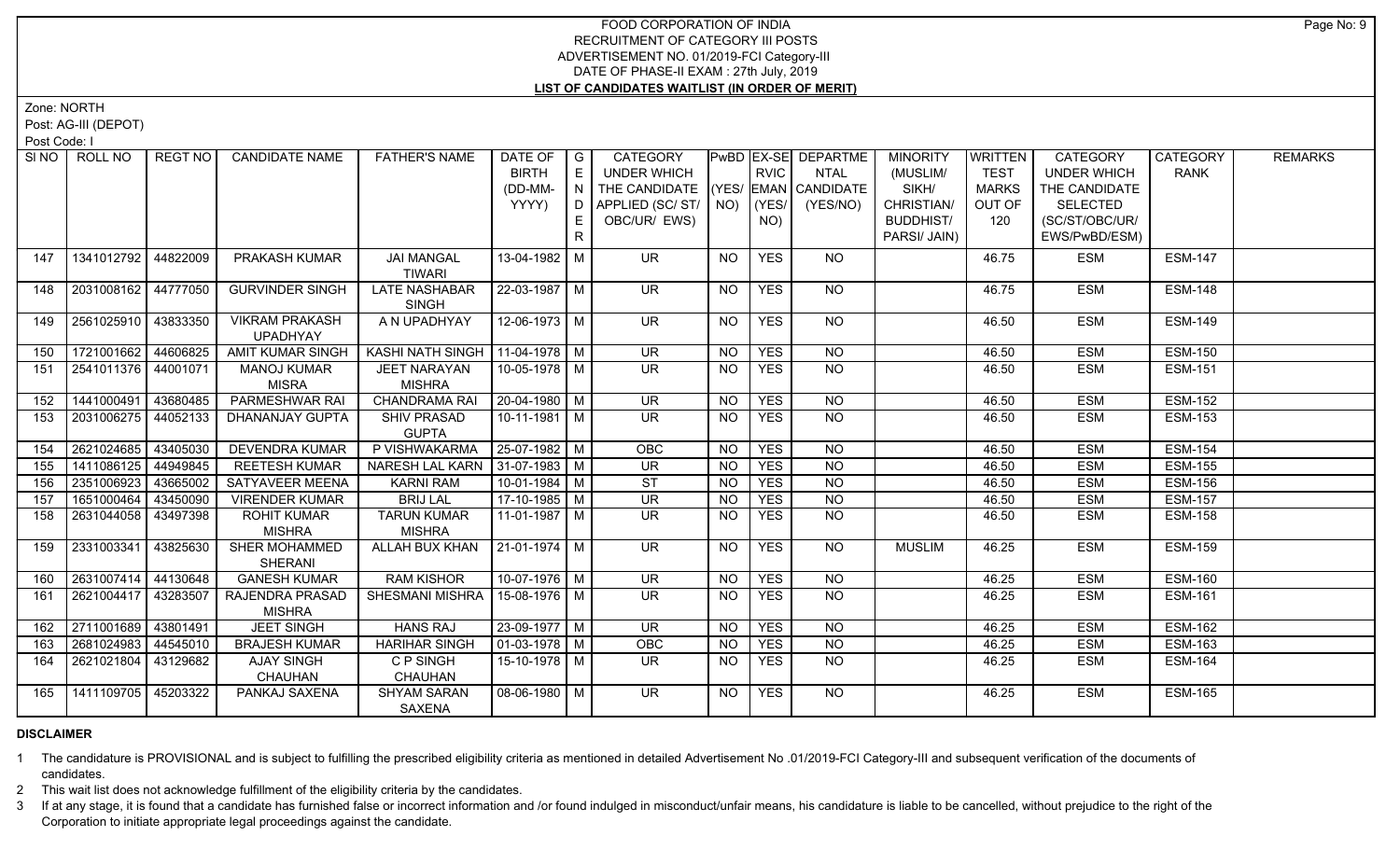Zone: NORTH

Post: AG-III (DEPOT)

Post Code: I

| SI NO I | ROLL NO                 | REGT NO  | <b>CANDIDATE NAME</b>                | <b>FATHER'S NAME</b>                            | DATE OF   G<br><b>BIRTH</b><br>(DD-MM-<br>YYYY) | E<br>N<br>D<br>E.<br>$\mathsf{R}$ | <b>CATEGORY</b><br><b>UNDER WHICH</b><br>THE CANDIDATE (YES/ EMAN CANDIDATE<br>APPLIED (SC/ST/<br>OBC/UR/ EWS) |           | <b>RVIC</b><br>$NO)$ (YES/<br>NO) | <b>PwBD EX-SE DEPARTME</b><br><b>NTAL</b><br>(YES/NO) | <b>MINORITY</b><br>(MUSLIM/<br>SIKH/<br>CHRISTIAN/<br><b>BUDDHIST/</b><br>PARSI/ JAIN) | <b>WRITTEN</b><br><b>TEST</b><br><b>MARKS</b><br>OUT OF<br>120 | <b>CATEGORY</b><br><b>UNDER WHICH</b><br>THE CANDIDATE<br><b>SELECTED</b><br>(SC/ST/OBC/UR/<br>EWS/PwBD/ESM) | CATEGORY<br><b>RANK</b> | <b>REMARKS</b> |
|---------|-------------------------|----------|--------------------------------------|-------------------------------------------------|-------------------------------------------------|-----------------------------------|----------------------------------------------------------------------------------------------------------------|-----------|-----------------------------------|-------------------------------------------------------|----------------------------------------------------------------------------------------|----------------------------------------------------------------|--------------------------------------------------------------------------------------------------------------|-------------------------|----------------|
| 166     | 2631022107              | 43994957 | <b>SHARAD KUMAR</b>                  | <b>RAJENDRA</b><br>PRASAD<br>SRIVASTAVA         | 30-06-1982 M                                    |                                   | <b>UR</b>                                                                                                      | <b>NO</b> | <b>YES</b>                        | NO.                                                   |                                                                                        | 46.25                                                          | <b>ESM</b>                                                                                                   | <b>ESM-166</b>          |                |
| 167     | 2561027850   43678016   |          | <b>KUNDESHWAR</b><br><b>SINGH</b>    | <b>MAHESH SINGH</b>                             | 15-07-1983 M                                    |                                   | $\overline{\mathsf{UR}}$                                                                                       | NO.       | <b>YES</b>                        | NO                                                    |                                                                                        | 46.25                                                          | <b>ESM</b>                                                                                                   | <b>ESM-167</b>          |                |
| 168     | 2631035089              | 44720620 | <b>RAJIV KUMAR SINGH</b>             | NARENDRA KUMAR   27-09-1983   M<br><b>SINGH</b> |                                                 |                                   | UR.                                                                                                            | <b>NO</b> | <b>YES</b>                        | NO                                                    |                                                                                        | 46.25                                                          | <b>ESM</b>                                                                                                   | <b>ESM-168</b>          |                |
| 169     | 2601016092 43693836     |          | <b>DHIRENDRA YADAV</b>               | <b>BIR BAHADUR</b><br>YADAV                     | $30 - 05 - 1985$ M                              |                                   | OBC                                                                                                            | <b>NO</b> | <b>YES</b>                        | <b>NO</b>                                             |                                                                                        | 46.25                                                          | <b>ESM</b>                                                                                                   | <b>ESM-169</b>          |                |
| 170     | 2541006490 43212071     |          | <b>MANOJ CHAHAR</b>                  | SHILENDRA KUMAR  <br><b>CHAHAR</b>              | $14-07-1986$ M                                  |                                   | <b>UR</b>                                                                                                      | <b>NO</b> | <b>YES</b>                        | NO                                                    |                                                                                        | 46.25                                                          | <b>ESM</b>                                                                                                   | <b>ESM-170</b>          |                |
|         | 171 2741033319 43346698 |          | <b>SAMIT KUMAR</b><br><b>BISWAS</b>  | <b>SAMARENDRA</b><br><b>NATH BISWAS</b>         | $\sqrt{07-12-1975}$ M                           |                                   | $\overline{\mathsf{UR}}$                                                                                       | NO        | <b>YES</b>                        | $N$ <sup>O</sup>                                      |                                                                                        | 46.00                                                          | <b>ESM</b>                                                                                                   | <b>ESM-171</b>          |                |
| 172     | 1791000619 44351465     |          | <b>SUNIL KUMAR</b>                   | <b>MAYA RAM</b>                                 | $01-07-1977$ M                                  |                                   | OBC                                                                                                            | <b>NO</b> | <b>YES</b>                        | $N$ O                                                 |                                                                                        | 46.00                                                          | <b>ESM</b>                                                                                                   | <b>ESM-172</b>          |                |
| 173     | 2321054561              | 43353375 | <b>HAMEER SINGH</b><br><b>RATHOR</b> | <b>NAWAL SINGH</b><br><b>RATHOR</b>             | 23-01-1978 M                                    |                                   | UR.                                                                                                            | <b>NO</b> | <b>YES</b>                        | $N$ O                                                 |                                                                                        | 46.00                                                          | <b>ESM</b>                                                                                                   | <b>ESM-173</b>          |                |
| 174     | 2691015878   43855519   |          | <b>VIJAY RAWAT</b>                   | <b>SAHADEV SINGH</b><br><b>RAWAT</b>            | $06 - 02 - 1979$ M                              |                                   | $\overline{\mathsf{UR}}$                                                                                       | NO        | <b>YES</b>                        | NO                                                    |                                                                                        | 46.00                                                          | <b>ESM</b>                                                                                                   | <b>ESM-174</b>          |                |
| 175     | 2561001016 43653243     |          | <b>RAJESH KUMAR</b><br><b>SINGH</b>  | <b>JEET NARAIN</b><br><b>SINGH</b>              | 12-09-1980 M                                    |                                   | OBC                                                                                                            | <b>NO</b> | <b>YES</b>                        | <b>NO</b>                                             |                                                                                        | 46.00                                                          | <b>ESM</b>                                                                                                   | <b>ESM-175</b>          |                |
| 176     | 1631001383 43672640     |          | <b>RAKESH KUMAR</b>                  | <b>MEHAR CHAND</b>                              | $02 - 02 - 1982$ M                              |                                   | <b>UR</b>                                                                                                      | <b>NO</b> | <b>YES</b>                        | $\overline{NQ}$                                       |                                                                                        | 46.00                                                          | <b>ESM</b>                                                                                                   | <b>ESM-176</b>          |                |
| 177     | 1631000667              | 43028345 | <b>SUNIL KUMAR</b>                   | <b>KISHORI LAL</b>                              | $20-01-1984$ M                                  |                                   | SC                                                                                                             | <b>NO</b> | <b>YES</b>                        | N <sub>O</sub>                                        |                                                                                        | 46.00                                                          | <b>ESM</b>                                                                                                   | <b>ESM-177</b>          |                |
| 178     | 1451000662 43231751     |          | <b>RAVINDER</b><br>CHAUHAN           | OM PARKASH                                      | $03-11-1984$ M                                  |                                   | OBC                                                                                                            | NO.       | <b>YES</b>                        | $\overline{NQ}$                                       |                                                                                        | 46.00                                                          | <b>ESM</b>                                                                                                   | <b>ESM-178</b>          |                |
| 179     | 2691001487              | 43808922 | PRADEEP<br><b>CHAUDHARI</b>          | <b>HIRA SINGH</b><br><b>CHAUDHARI</b>           | $01-06-1985$ M                                  |                                   | <b>UR</b>                                                                                                      | <b>NO</b> | <b>YES</b>                        | NO                                                    |                                                                                        | 46.00                                                          | <b>ESM</b>                                                                                                   | <b>ESM-179</b>          |                |
| 180     | 1431005592   43011535   |          | <b>ROBIN KUMAR</b><br><b>VIMAL</b>   | <b>CHIDDI SINGH</b>                             | 08-06-1985 M                                    |                                   | $\overline{SC}$                                                                                                | NO.       | <b>YES</b>                        | NO                                                    |                                                                                        | 46.00                                                          | <b>ESM</b>                                                                                                   | <b>ESM-180</b>          |                |

# **DISCLAIMER**

1 The candidature is PROVISIONAL and is subject to fulfilling the prescribed eligibility criteria as mentioned in detailed Advertisement No .01/2019-FCI Category-III and subsequent verification of the documents of candidates.

2 This wait list does not acknowledge fulfillment of the eligibility criteria by the candidates.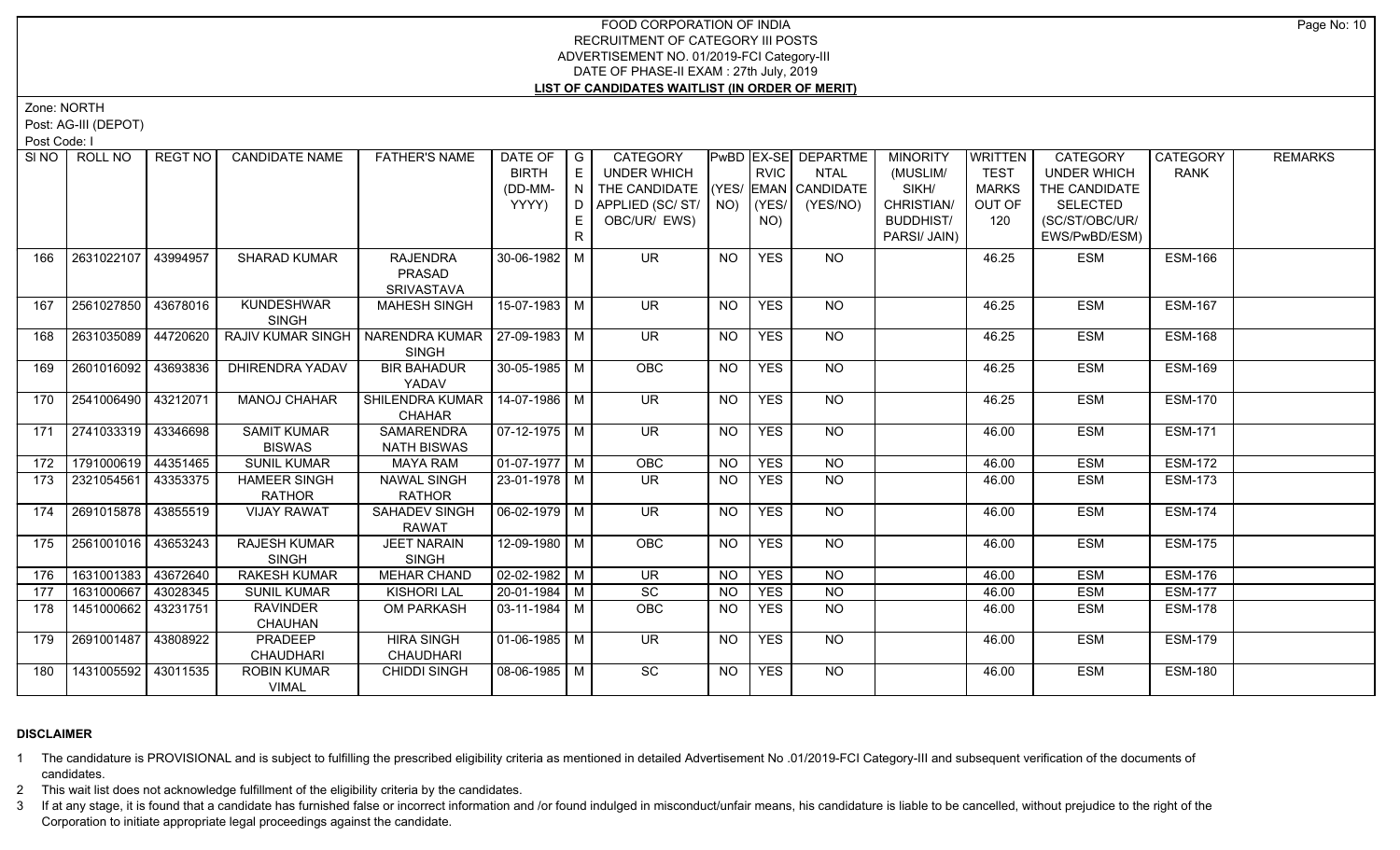Zone: NORTH

Post: AG-III (DEPOT)

Post Code: I

|     | SINO   ROLL NO        | REGT NO  | <b>CANDIDATE NAME</b>                    | <b>FATHER'S NAME</b>                 | DATE OF<br><b>BIRTH</b> | $\overline{\phantom{a}}$ G<br>E | CATEGORY<br><b>UNDER WHICH</b>     |           | <b>RVIC</b> | PwBD   EX-SE   DEPARTME<br><b>NTAL</b>   | <b>MINORITY</b><br>(MUSLIM/ | <b>WRITTEN</b><br><b>TEST</b> | <b>CATEGORY</b><br><b>UNDER WHICH</b> | CATEGORY<br><b>RANK</b> | <b>REMARKS</b> |
|-----|-----------------------|----------|------------------------------------------|--------------------------------------|-------------------------|---------------------------------|------------------------------------|-----------|-------------|------------------------------------------|-----------------------------|-------------------------------|---------------------------------------|-------------------------|----------------|
|     |                       |          |                                          |                                      | (DD-MM-                 | N                               | THE CANDIDATE (YES/ EMAN CANDIDATE |           |             |                                          | SIKH/                       | <b>MARKS</b>                  | THE CANDIDATE                         |                         |                |
|     |                       |          |                                          |                                      | YYYY)                   | D I                             | APPLIED (SC/ ST/   NO)   (YES/     |           |             | (YES/NO)                                 | CHRISTIAN/                  | OUT OF                        | <b>SELECTED</b>                       |                         |                |
|     |                       |          |                                          |                                      |                         | E.                              | OBC/UR/ EWS)                       |           | NO)         |                                          | <b>BUDDHIST/</b>            | 120                           | (SC/ST/OBC/UR/                        |                         |                |
|     |                       |          |                                          |                                      |                         | R                               |                                    |           |             |                                          | PARSI/ JAIN)                |                               | EWS/PwBD/ESM)                         |                         |                |
| 181 | 2321073482   44373914 |          | <b>MAHENDRA KUMAR</b><br><b>LEEL</b>     | SHIVPAL RAM                          | 16-09-1985 M            |                                 | OBC                                | <b>NO</b> | <b>YES</b>  | <b>NO</b>                                |                             | 46.00                         | ESM                                   | <b>ESM-181</b>          |                |
| 182 | 2251001462 45002246   |          | TALVINDER SINGH                          | <b>DHARAM PAL</b>                    | 28-03-1986 M            |                                 | <b>UR</b>                          | <b>NO</b> | <b>YES</b>  | <b>NO</b>                                |                             | 46.00                         | <b>ESM</b>                            | <b>ESM-182</b>          |                |
| 183 | 1411117661            | 43407787 | MITHILESH KUMAR<br><b>SINGH</b>          | SURENDRA SINGH                       | 05-08-1978 M            |                                 | <b>UR</b>                          | <b>NO</b> | <b>YES</b>  | <b>NO</b>                                |                             | 45.75                         | <b>ESM</b>                            | <b>ESM-183</b>          |                |
| 184 | 2621015150            | 44761897 | <b>GAURAV SINGH</b>                      | SURENDRA SINGH                       | $ 26-06-1979 M$         |                                 | OBC                                | <b>NO</b> | <b>YES</b>  | $\overline{NQ}$                          |                             | 45.75                         | <b>ESM</b>                            | <b>ESM-184</b>          |                |
| 185 | 1471008976 44133648   |          | <b>SANTOSH KUMAR</b><br><b>CHAURASIA</b> | <b>JUGDEO</b><br><b>CHAURASIA</b>    | $23 - 11 - 1979$ M      |                                 | UR.                                | NO.       | <b>YES</b>  | <b>NO</b>                                |                             | 45.75                         | <b>ESM</b>                            | <b>ESM-185</b>          |                |
| 186 | 1411111278 44702022   |          | <b>RAVINDER SINGH</b>                    | <b>RAJ SINGH</b>                     | 16-03-1981   M          |                                 | $\overline{\mathsf{UR}}$           | NO.       | <b>YES</b>  | N <sub>O</sub>                           |                             | 45.75                         | <b>ESM</b>                            | <b>ESM-186</b>          |                |
| 187 | 1661001643 44941841   |          | <b>DUSHYANT KUMAR</b>                    | <b>MAHESHWAR DUT</b>                 | $06-12-1981$ M          |                                 | $\overline{\mathsf{UR}}$           | <b>NO</b> | <b>YES</b>  | N <sub>O</sub>                           |                             | 45.75                         | <b>ESM</b>                            | <b>ESM-187</b>          |                |
| 188 | 2641002865 44043949   |          | <b>SANJEEV KUMAR</b><br><b>KHOKHAR</b>   | <b>VIR SAIN</b>                      | 26-05-1982 M            |                                 | $\overline{\mathsf{UR}}$           | <b>NO</b> | <b>YES</b>  | $N$ <sup>O</sup>                         |                             | 45.75                         | <b>ESM</b>                            | <b>ESM-188</b>          |                |
| 189 | 2651001605 43105330   |          | <b>SATENDRA SINGH</b>                    | <b>MAHIPAL SINGH</b>                 | $15-07-1983$ M          |                                 | $\overline{\mathsf{UR}}$           | $N$ O     | <b>YES</b>  | N <sub>O</sub>                           |                             | 45.75                         | <b>ESM</b>                            | <b>ESM-189</b>          |                |
| 190 | 1411065095 43166137   |          | <b>ANIL KUMAR</b>                        | <b>JASVANT SINGH</b>                 | $20-10-1984$ M          |                                 | $\overline{\mathsf{UR}}$           | <b>NO</b> | <b>YES</b>  | $N$ O                                    |                             | 45.75                         | <b>ESM</b>                            | <b>ESM-190</b>          |                |
| 191 | 1351061079            | 44039206 | <b>RAKESH RAMAN</b><br><b>KATYAYAN</b>   | RAJENDRA KHAN                        | $02 - 12 - 1976$ M      |                                 | <b>UR</b>                          | NO.       | <b>YES</b>  | $N$ O                                    |                             | 45.50                         | <b>ESM</b>                            | <b>ESM-191</b>          |                |
| 192 | 1411025117            | 43011374 | <b>SUSHIL KUMAR</b><br><b>MOGHA</b>      | <b>AMAR SINGH</b>                    | 20-04-1978 M            |                                 | <b>UR</b>                          | <b>NO</b> | <b>YES</b>  | NO                                       |                             | 45.50                         | <b>ESM</b>                            | <b>ESM-192</b>          |                |
| 193 | 2571001391            | 44262187 | <b>DHARMENDRA</b><br><b>KUMAR KHARE</b>  | <b>GHANSHYAM DAS</b><br><b>KHARE</b> | $05-06-1978$ M          |                                 | UR.                                | NO.       | <b>YES</b>  | <b>NO</b>                                |                             | 45.50                         | <b>ESM</b>                            | <b>ESM-193</b>          |                |
| 194 | 1931011531 43149007   |          | <b>DEVENDRA KUMAR</b><br><b>SHARMA</b>   | SONE LAL SHARMA   07-07-1979   M     |                         |                                 | UR.                                | NO        | <b>YES</b>  | <b>NO</b>                                |                             | 45.50                         | <b>ESM</b>                            | <b>ESM-194</b>          |                |
| 195 | 2631037523            | 43952040 | <b>KUNDAN KUMAR</b>                      | CHANDRADEV<br><b>SINGH</b>           | 10-01-1980 M            |                                 | $\overline{\mathsf{UR}}$           | NO.       | <b>YES</b>  | $N$ <sup><math>\overline{O}</math></sup> |                             | 45.50                         | <b>ESM</b>                            | <b>ESM-195</b>          |                |
| 196 | 2561014044   43412997 |          | <b>SANTOSH KUMAR</b><br><b>SINGH</b>     | <b>KAILASH SINGH</b>                 | 24-07-1980 M            |                                 | <b>UR</b>                          | <b>NO</b> | <b>YES</b>  | NO                                       |                             | 45.50                         | <b>ESM</b>                            | <b>ESM-196</b>          |                |
| 197 | 1561007412 43131637   |          | <b>SANJAY SINGH</b>                      | <b>BISHAN SINGH</b>                  | 20-06-1984 M            |                                 | <b>UR</b>                          | NO.       | <b>YES</b>  | <b>NO</b>                                |                             | 45.50                         | <b>ESM</b>                            | <b>ESM-197</b>          |                |
| 198 | 2631006918   43771481 |          | <b>BIRLA PRASAD</b><br><b>SINGH</b>      | <b>JAGAT NARAYAN</b><br>PD SINGH     | l 20-10-1984 l M        |                                 | <b>OBC</b>                         | <b>NO</b> | <b>YES</b>  | $N$ O                                    |                             | 45.50                         | <b>ESM</b>                            | <b>ESM-198</b>          |                |

# **DISCLAIMER**

1 The candidature is PROVISIONAL and is subject to fulfilling the prescribed eligibility criteria as mentioned in detailed Advertisement No .01/2019-FCI Category-III and subsequent verification of the documents of candidates.

2 This wait list does not acknowledge fulfillment of the eligibility criteria by the candidates.

3 If at any stage, it is found that a candidate has furnished false or incorrect information and /or found indulged in misconduct/unfair means, his candidature is liable to be cancelled, without prejudice to the right of t Corporation to initiate appropriate legal proceedings against the candidate.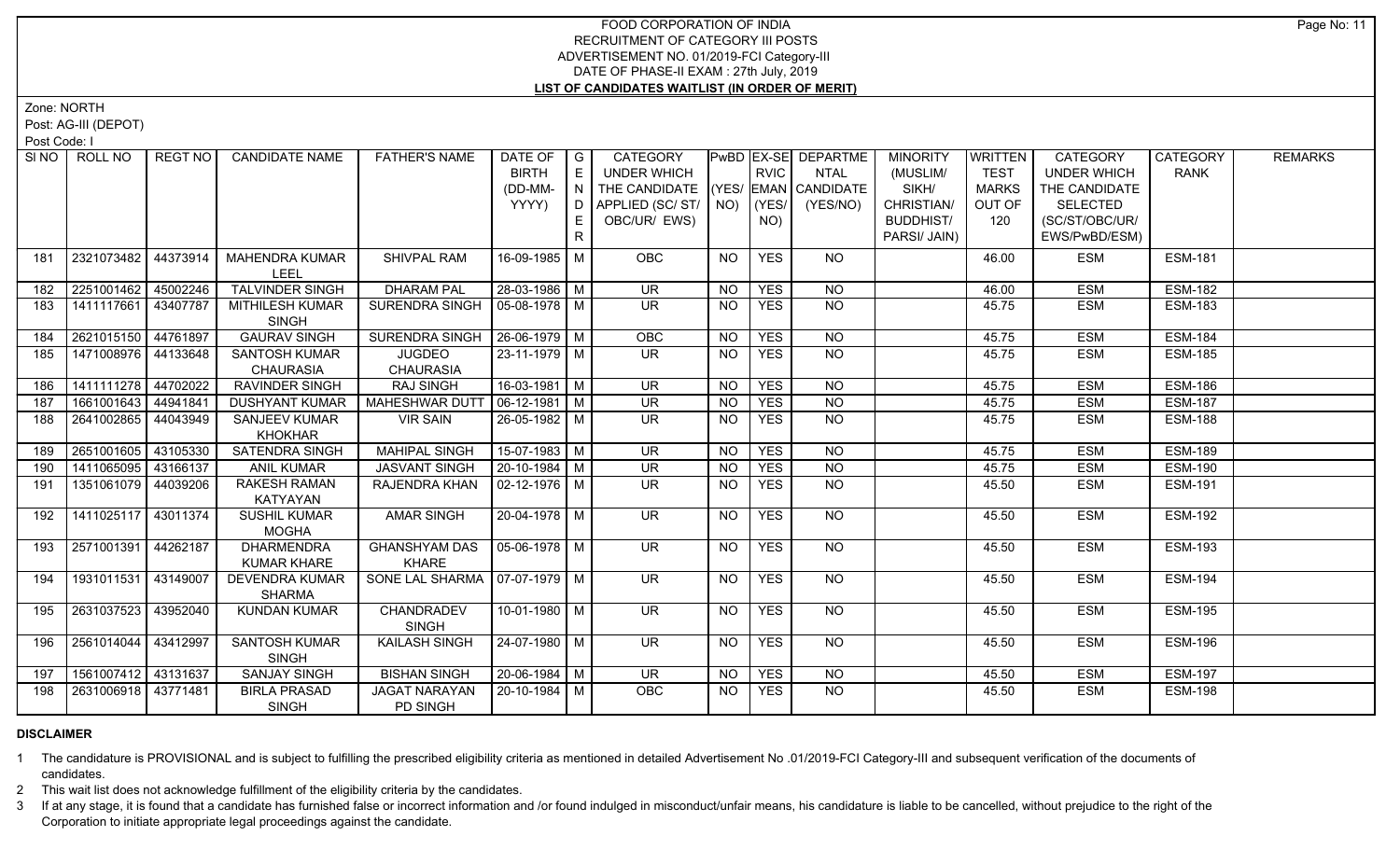Zone: NORTH

Post: AG-III (DEPOT)

Post Code: I

|     | SINO   ROLL NO              | REGT NO  | <b>CANDIDATE NAME</b>                | <b>FATHER'S NAME</b>                  | DATE OF                      | $\overline{\phantom{a}}$ G | CATEGORY                           |           |             | PwBD   EX-SE   DEPARTME | <b>MINORITY</b>  | <b>WRITTEN</b> | <b>CATEGORY</b>    | CATEGORY       | <b>REMARKS</b> |
|-----|-----------------------------|----------|--------------------------------------|---------------------------------------|------------------------------|----------------------------|------------------------------------|-----------|-------------|-------------------------|------------------|----------------|--------------------|----------------|----------------|
|     |                             |          |                                      |                                       | <b>BIRTH</b>                 | E                          | <b>UNDER WHICH</b>                 |           | <b>RVIC</b> | <b>NTAL</b>             | (MUSLIM/         | <b>TEST</b>    | <b>UNDER WHICH</b> | <b>RANK</b>    |                |
|     |                             |          |                                      |                                       | (DD-MM-                      | N.                         | THE CANDIDATE (YES/ EMAN CANDIDATE |           |             |                         | SIKH/            | <b>MARKS</b>   | THE CANDIDATE      |                |                |
|     |                             |          |                                      |                                       | YYYY)                        | D                          | APPLIED (SC/ ST/   NO)   (YES/     |           |             | (YES/NO)                | CHRISTIAN/       | OUT OF         | <b>SELECTED</b>    |                |                |
|     |                             |          |                                      |                                       |                              | E                          | OBC/UR/ EWS)                       |           | NO)         |                         | <b>BUDDHIST/</b> | 120            | (SC/ST/OBC/UR/     |                |                |
|     |                             |          |                                      |                                       |                              | R                          |                                    |           |             |                         | PARSI/ JAIN)     |                | EWS/PwBD/ESM)      |                |                |
| 199 | 1461000459 43300252         |          | <b>CHARN SINGH</b>                   | PAN SINGH                             | 27-07-1985   M               |                            | <b>UR</b>                          | NO.       | <b>YES</b>  | <b>NO</b>               |                  | 45.50          | <b>ESM</b>         | <b>ESM-199</b> |                |
| 200 | 1451005879 43753072         |          | PAWAN KUMAR<br><b>SINGH</b>          | RAMENDRA SINGH   05-01-1986   M       |                              |                            | $\overline{\mathsf{UR}}$           | <b>NO</b> | <b>YES</b>  | $N$ O                   |                  | 45.50          | <b>ESM</b>         | <b>ESM-200</b> |                |
| 201 | 2031006458 43849168         |          | <b>HARSHIT MISHRA</b>                | <b>RAMESH KUMAR</b><br><b>MISHRA</b>  | 19-03-1986 M                 |                            | <b>UR</b>                          | NO        | <b>YES</b>  | <b>NO</b>               |                  | 45.50          | <b>ESM</b>         | <b>ESM-201</b> |                |
| 202 | 2561008716 43400552         |          | <b>SUKADEV SAHU</b>                  | <b>SRINIBAS SAHU</b>                  | $15-05-1971$ M               |                            | OBC                                | <b>NO</b> | <b>YES</b>  | $\overline{NQ}$         |                  | 45.25          | <b>ESM</b>         | <b>ESM-202</b> |                |
| 203 | 1371011680 44791768         |          | <b>MADHU SUDAN</b>                   | <b>RAM AWADESH</b>                    | 01-09-1976   M               |                            | UR.                                | NO.       | <b>YES</b>  | NO                      |                  | 45.25          | <b>ESM</b>         | <b>ESM-203</b> |                |
|     |                             |          | <b>KUMAR</b>                         | <b>MEHTA</b>                          |                              |                            |                                    |           |             |                         |                  |                |                    |                |                |
| 204 | 2571009520                  | 43955690 | <b>SUMAN KUMAR</b><br><b>THAKUR</b>  | <b>BECHAN THAKUR</b>                  | $\vert$ 01-02-1977 $\vert$ M |                            | <b>UR</b>                          | NO.       | <b>YES</b>  | NO                      |                  | 45.25          | <b>ESM</b>         | <b>ESM-204</b> |                |
| 205 | 1421003822 44015131         |          | <b>DEBDULAL MITRA</b>                | <b>SHYAMAL KUMAR</b><br><b>MITRA</b>  | 07-01-1978   M               |                            | <b>UR</b>                          | <b>NO</b> | <b>YES</b>  | <b>NO</b>               |                  | 45.25          | <b>ESM</b>         | <b>ESM-205</b> |                |
| 206 | 1571004436 45053844         |          | <b>VIKRAM SINGH</b>                  | <b>SATPAL SINGH</b>                   | 24-07-1985 M                 |                            | <b>UR</b>                          | <b>NO</b> | <b>YES</b>  | $N$ O                   |                  | 45.25          | <b>ESM</b>         | <b>ESM-206</b> |                |
| 207 | 2631022595 44411491         |          | <b>BHANU PRATAP</b>                  | <b>RAJ KARAN</b>                      | $01-01-1986$ M               |                            | $\overline{\mathsf{UR}}$           | <b>NO</b> | <b>YES</b>  | N <sub>O</sub>          |                  | 45.25          | <b>ESM</b>         | <b>ESM-207</b> |                |
| 208 | 1731005133 43118767         |          | NIRVAY KANT JHA                      | <b>MADAN KANT JHA</b>                 | $13 - 03 - 1986$ M           |                            | <b>UR</b>                          | <b>NO</b> | <b>YES</b>  | $N$ O                   |                  | 45.25          | <b>ESM</b>         | <b>ESM-208</b> |                |
| 209 | 2571003572                  | 43666039 | <b>DRAIVAR PRADHAN</b>               | SIDHYA PRADHAN                        | $04 - 02 - 1971$ M           |                            | <b>UR</b>                          | <b>NO</b> | <b>YES</b>  | NO                      |                  | 45.00          | <b>ESM</b>         | <b>ESM-209</b> |                |
| 210 | 2151015150 43510407         |          | <b>NARENDRA KUMAR</b><br><b>BHOI</b> | DHANESWAR BHOI                        | $07-04-1975$ M               |                            | UR.                                | <b>NO</b> | <b>YES</b>  | NO                      |                  | 45.00          | <b>ESM</b>         | <b>ESM-210</b> |                |
| 211 | 2351002919 44637785         |          | <b>JHABAR</b><br><b>CHOUDHARY</b>    | <b>DULI CHAND</b><br><b>CHOUDHARY</b> | 16-07-1976 M                 |                            | UR.                                | NO        | <b>YES</b>  | NO                      |                  | 45.00          | <b>ESM</b>         | <b>ESM-211</b> |                |
| 212 | 1411095512 44225297         |          | SUKHBIR SINGH                        | <b>KANWALSINGH</b>                    | $24 - 09 - 1976$ M           |                            | UR                                 | <b>NO</b> | <b>YES</b>  | N <sub>O</sub>          |                  | 45.00          | <b>ESM</b>         | <b>ESM-212</b> |                |
| 213 | 2261002374                  | 44003259 | PANKAJ KUMAR                         | <b>BIRENDRA PRASAD</b>                | 15-01-1977   M               |                            | <b>UR</b>                          | <b>NO</b> | <b>YES</b>  | $\overline{NQ}$         |                  | 45.00          | <b>ESM</b>         | <b>ESM-213</b> |                |
|     |                             |          |                                      | <b>SINGH</b>                          |                              |                            |                                    |           |             |                         |                  |                |                    |                |                |
| 214 | 1371010555                  | 43007079 | <b>BRIJESH KUMAR</b>                 | <b>PIAR SINGH</b>                     | 19-04-1978 M                 |                            | $\overline{\mathsf{UR}}$           | <b>NO</b> | <b>YES</b>  | N <sub>O</sub>          |                  | 45.00          | <b>ESM</b>         | <b>ESM-214</b> |                |
| 215 | 2691004336   44981123       |          | NIRBHAY KUMAR<br><b>SINGH</b>        | TEJ NATH SINGH                        | 29-09-1978 M                 |                            | UR.                                | NO.       | <b>YES</b>  | <b>NO</b>               |                  | 45.00          | <b>ESM</b>         | <b>ESM-215</b> |                |
|     | 216 2671003193 43173495     |          | <b>JUGENDRA SINGH</b>                | BISHAMBAR SINGH   11-03-1981   M      |                              |                            | <b>UR</b>                          | NO.       | <b>YES</b>  | <b>NO</b>               |                  | 45.00          | <b>ESM</b>         | <b>ESM-216</b> |                |
|     | 217   1761003114   44832412 |          | <b>VIVEK KUMAR</b>                   | <b>JAI LAL SAH</b>                    | 15-05-1981   M               |                            | <b>UR</b>                          | NO.       | <b>YES</b>  | <b>NO</b>               |                  | 45.00          | <b>ESM</b>         | <b>ESM-217</b> |                |
|     |                             |          |                                      |                                       |                              |                            |                                    |           |             |                         |                  |                |                    |                |                |

# **DISCLAIMER**

1 The candidature is PROVISIONAL and is subject to fulfilling the prescribed eligibility criteria as mentioned in detailed Advertisement No .01/2019-FCI Category-III and subsequent verification of the documents of candidates.

2 This wait list does not acknowledge fulfillment of the eligibility criteria by the candidates.

3 If at any stage, it is found that a candidate has furnished false or incorrect information and /or found indulged in misconduct/unfair means, his candidature is liable to be cancelled, without prejudice to the right of t Corporation to initiate appropriate legal proceedings against the candidate.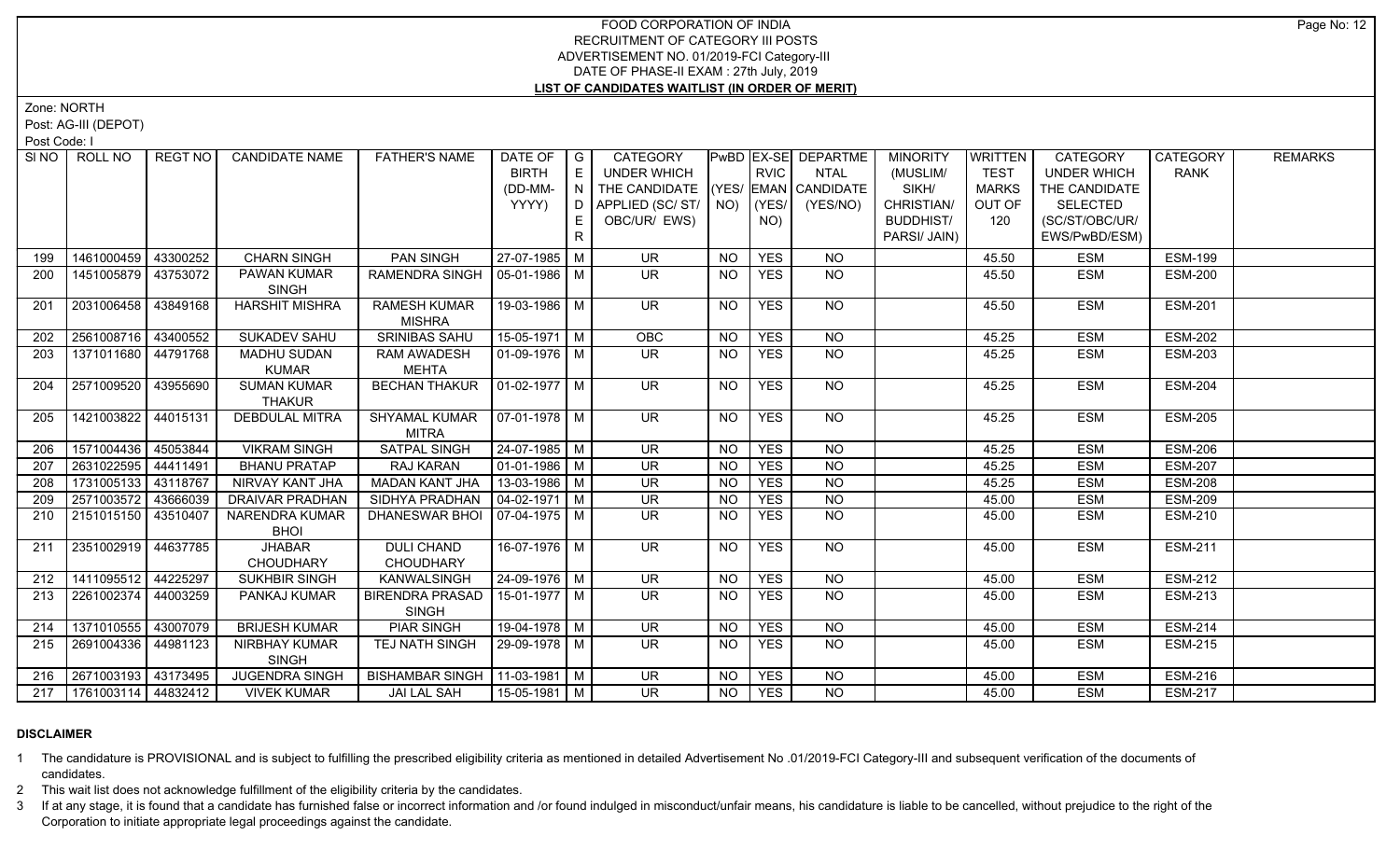Zone: NORTH

Post: AG-III (DEPOT)

Post Code: I

| SI NO I | ROLL NO             | REGT NO  | <b>CANDIDATE NAME</b>   | <b>FATHER'S NAME</b>             | DATE OF   G<br><b>BIRTH</b> | E                      | CATEGORY<br><b>UNDER WHICH</b>     |           | <b>RVIC</b> | <b>PWBD EX-SE DEPARTME</b><br><b>NTAL</b> | <b>MINORITY</b><br>(MUSLIM/ | <b>WRITTEN</b><br><b>TEST</b> | <b>CATEGORY</b><br><b>UNDER WHICH</b> | CATEGORY<br><b>RANK</b> | <b>REMARKS</b> |
|---------|---------------------|----------|-------------------------|----------------------------------|-----------------------------|------------------------|------------------------------------|-----------|-------------|-------------------------------------------|-----------------------------|-------------------------------|---------------------------------------|-------------------------|----------------|
|         |                     |          |                         |                                  |                             |                        |                                    |           |             |                                           |                             |                               |                                       |                         |                |
|         |                     |          |                         |                                  | (DD-MM-<br>YYYY)            | $\overline{N}$<br>l D. | THE CANDIDATE (YES/ EMAN CANDIDATE |           | (YES/       | (YES/NO)                                  | SIKH/<br>CHRISTIAN/         | <b>MARKS</b><br>OUT OF        | THE CANDIDATE<br><b>SELECTED</b>      |                         |                |
|         |                     |          |                         |                                  |                             |                        | APPLIED (SC/ ST/   NO)             |           |             |                                           | <b>BUDDHIST/</b>            | 120                           |                                       |                         |                |
|         |                     |          |                         |                                  |                             | E                      | OBC/UR/ EWS)                       |           | NO)         |                                           |                             |                               | (SC/ST/OBC/UR/                        |                         |                |
|         |                     |          |                         |                                  |                             | $\mathsf{R}$           |                                    |           |             |                                           | PARSI/ JAIN)                |                               | EWS/PwBD/ESM)                         |                         |                |
| 218     | 2621024658          | 43406144 | <b>SUMIT KUMAR</b>      | <b>RAKESH KUMAR</b>              | 07-08-1981   M              |                        | UR.                                | <b>NO</b> | <b>YES</b>  | NO.                                       |                             | 45.00                         | <b>ESM</b>                            | <b>ESM-218</b>          |                |
|         |                     |          | CHAUHAN                 | CHAUHAN                          |                             |                        |                                    |           |             |                                           |                             |                               |                                       |                         |                |
| 219     | 2681026716          | 43588204 | <b>RAJENDRA SINGH</b>   | <b>RAMESHANKAR</b>               | 12-08-1981 M                |                        | <b>OBC</b>                         | <b>NO</b> | <b>YES</b>  | NO                                        |                             | 45.00                         | <b>ESM</b>                            | <b>ESM-219</b>          |                |
|         |                     |          | YADAV                   | SINGH YADAV                      |                             |                        |                                    |           |             |                                           |                             |                               |                                       |                         |                |
| 220     | 2691004464          | 44716655 | <b>KUMAR ABHISHEK</b>   | <b>NAND KISHORE</b>              | 25-01-1984 M                |                        | <b>UR</b>                          | <b>NO</b> | <b>YES</b>  | NO                                        |                             | 45.00                         | <b>ESM</b>                            | <b>ESM-220</b>          |                |
|         |                     |          |                         | <b>TIWARI</b>                    |                             |                        |                                    |           |             |                                           |                             |                               |                                       |                         |                |
| 221     | 1371000800          | 43352927 | <b>GAGAN DEEP</b>       | <b>SIKANDER LAL</b>              | 19-04-1984 M                |                        | <b>UR</b>                          | <b>NO</b> | <b>YES</b>  | <b>NO</b>                                 |                             | 45.00                         | <b>ESM</b>                            | <b>ESM-221</b>          |                |
| 222     | 1311002754          | 43221025 | <b>RAJEEV KUMAR</b>     | <b>GANESH PRASAD</b>             | 01-03-1985   M              |                        | UR.                                | <b>NO</b> | <b>YES</b>  | NO                                        |                             | 45.00                         | <b>ESM</b>                            | <b>ESM-222</b>          |                |
|         |                     |          | <b>MISHRA</b>           | <b>MISHRA</b>                    |                             |                        |                                    |           |             |                                           |                             |                               |                                       |                         |                |
| 223     | 2321020490          | 43586251 | <b>JETHA RAM</b>        | <b>RAMDEW</b>                    | $03-06-1986$ M              |                        | OBC                                | <b>NO</b> | <b>YES</b>  | $N$ <sup>O</sup>                          |                             | 45.00                         | <b>ESM</b>                            | <b>ESM-223</b>          |                |
| 224     | 2641006407          | 44454699 | <b>DEVENDRA SINGH</b>   | <b>AMARPAL SINGH</b>             | $20-12-1973$ M              |                        | <b>UR</b>                          | <b>NO</b> | <b>YES</b>  | $N$ O                                     |                             | 44.75                         | <b>ESM</b>                            | <b>ESM-224</b>          |                |
| 225     | 2641008638          | 43239270 | <b>VEERESH KUMAR</b>    | <b>KAMAL SINGH</b>               | $10-01-1977$ M              |                        | <b>UR</b>                          | NO.       | <b>YES</b>  | <b>NO</b>                                 |                             | 44.75                         | <b>ESM</b>                            | <b>ESM-225</b>          |                |
| 226     | 1411049337          | 44396424 | <b>PRAMOD KUMAR</b>     | <b>SANTRAM</b>                   | $04 - 06 - 1978$ M          |                        | $\overline{\mathsf{UR}}$           | <b>NO</b> | <b>YES</b>  | N <sub>O</sub>                            |                             | 44.75                         | <b>ESM</b>                            | <b>ESM-226</b>          |                |
| 227     | 1371002788          | 43178010 | <b>MANEESH KUMAR</b>    | <b>YOGENDRA</b>                  | 05-03-1979 M                |                        | <b>UR</b>                          | <b>NO</b> | <b>YES</b>  | $N$ <sup>O</sup>                          |                             | 44.75                         | <b>ESM</b>                            | <b>ESM-227</b>          |                |
|         |                     |          |                         | CHOUDHARY                        |                             |                        |                                    |           |             |                                           |                             |                               |                                       |                         |                |
| 228     | 1411067759 44856666 |          | <b>VIVEKANAND SINGH</b> | RAMAYAN SINGH                    | $22-01-1981$ M              |                        | <b>UR</b>                          | <b>NO</b> | <b>YES</b>  | $N$ <sup>O</sup>                          |                             | 44.75                         | <b>ESM</b>                            | <b>ESM-228</b>          |                |
| 229     | 1591005850          | 43885829 | <b>TARUN KUMAR</b>      | <b>PREM SINGH</b>                | $08-05-1983$ M              |                        | <b>OBC</b>                         | <b>NO</b> | <b>YES</b>  | $N$ O                                     |                             | 44.75                         | <b>ESM</b>                            | <b>ESM-229</b>          |                |
| 230     | 1411001211          | 43126824 | <b>SUSHIL SIRARI</b>    | <b>BHUPENDRA</b>                 | 09-12-1986 M                |                        | <b>UR</b>                          | <b>NO</b> | <b>YES</b>  | NO                                        |                             | 44.75                         | <b>ESM</b>                            | <b>ESM-230</b>          |                |
|         |                     |          |                         | <b>SINGH SIRARI</b>              |                             |                        |                                    |           |             |                                           |                             |                               |                                       |                         |                |
| 231     | 1201005863          | 43656250 | <b>VIVEKANAND</b>       | <b>SURENDRA</b>                  | 26-06-1987 M                |                        | <b>OBC</b>                         | <b>NO</b> | <b>YES</b>  | NO                                        |                             | 44.75                         | <b>ESM</b>                            | <b>ESM-231</b>          |                |
|         |                     |          | <b>SHARMA</b>           | <b>SHARMA</b>                    |                             |                        |                                    |           |             |                                           |                             |                               |                                       |                         |                |
| 232     | 1411020034          | 44946073 | RAKESH KUMAR            | N S GULIA                        | 16-03-1978 M                |                        | <b>UR</b>                          | <b>NO</b> | <b>YES</b>  | NO                                        |                             | 44.50                         | <b>ESM</b>                            | <b>ESM-232</b>          |                |
|         |                     |          | <b>GULIA</b>            |                                  |                             |                        |                                    |           |             |                                           |                             |                               |                                       |                         |                |
| 233     | 1541003329 43924835 |          | <b>RANBIR SINGH</b>     | <b>KHEM SINGH</b>                | 26-06-1978 M                |                        | <b>UR</b>                          | <b>NO</b> | <b>YES</b>  | NO                                        |                             | 44.50                         | <b>ESM</b>                            | <b>ESM-233</b>          |                |
| 234     | 2621014035          | 43125198 | <b>AMIT KUMAR</b>       | <b>AMRIT LAL</b>                 | 21-07-1978 M                |                        | <b>UR</b>                          | <b>NO</b> | <b>YES</b>  | $\overline{NO}$                           |                             | 44.50                         | <b>ESM</b>                            | <b>ESM-234</b>          |                |
|         |                     |          | <b>SHARMA</b>           | <b>SHARMA</b>                    |                             |                        |                                    |           |             |                                           |                             |                               |                                       |                         |                |
| 235     | 2631016218 3018149  |          | <b>AMIT SAXENA</b>      | <b>DEEPAK</b>                    | 01-09-1978   M              |                        | <b>UR</b>                          | <b>NO</b> | <b>YES</b>  | NO.                                       |                             | 44.50                         | <b>ESM</b>                            | <b>ESM-235</b>          |                |
| 236     | 1441003405 43894905 |          | <b>JAI SINGH</b>        | C S TANWAR                       | 24-03-1979   M              |                        | <b>UR</b>                          | <b>NO</b> | <b>YES</b>  | <b>NO</b>                                 |                             | 44.50                         | <b>ESM</b>                            | <b>ESM-236</b>          |                |
| 237     | 1421001471 43238790 |          | <b>BIRJESH KUMAR</b>    | RAM NIWAS SINGH   04-11-1980   M |                             |                        | <b>OBC</b>                         | <b>NO</b> | <b>YES</b>  | $N$ O                                     |                             | 44.50                         | <b>ESM</b>                            | <b>ESM-237</b>          |                |

# **DISCLAIMER**

1 The candidature is PROVISIONAL and is subject to fulfilling the prescribed eligibility criteria as mentioned in detailed Advertisement No .01/2019-FCI Category-III and subsequent verification of the documents of candidates.

2 This wait list does not acknowledge fulfillment of the eligibility criteria by the candidates.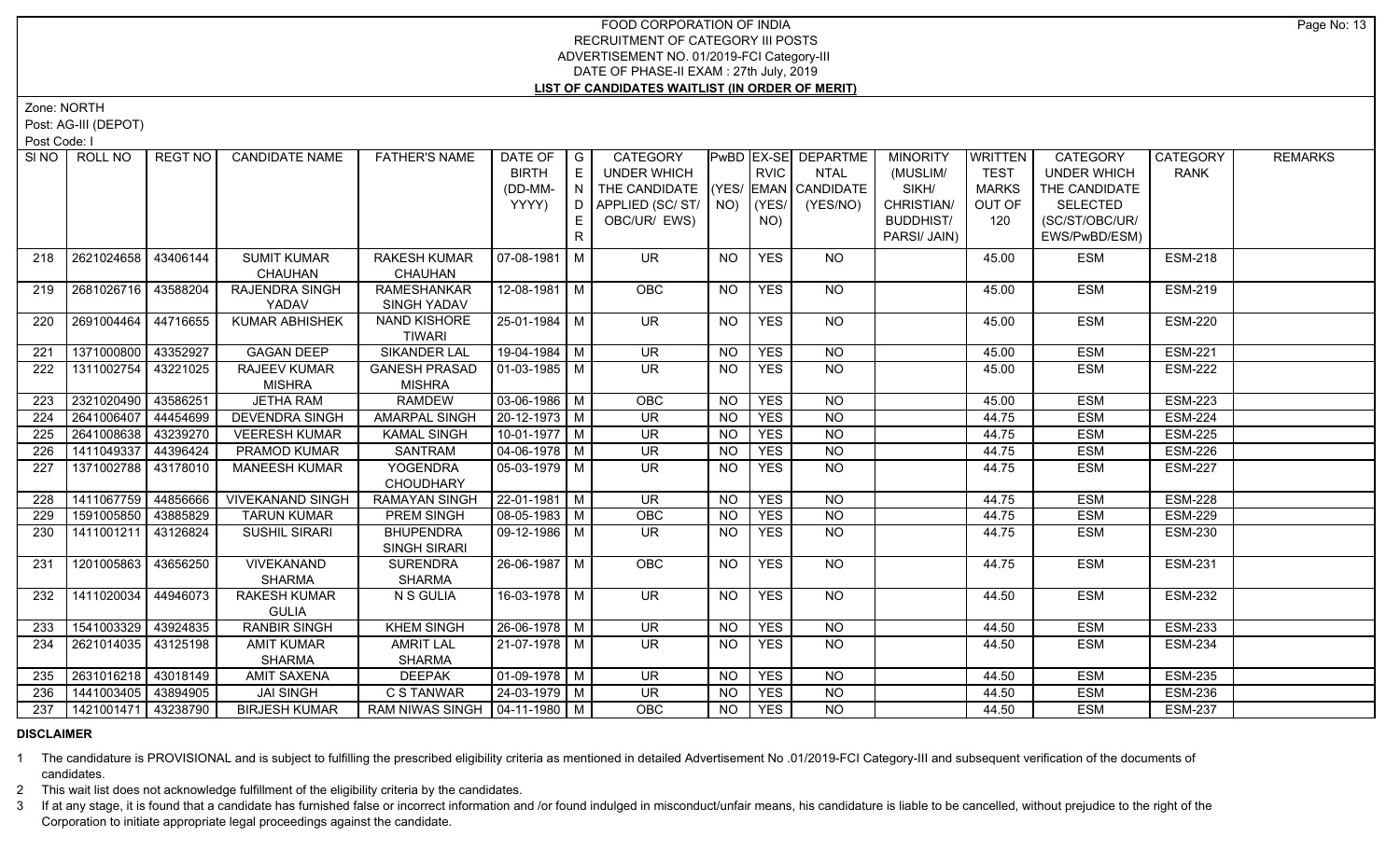Zone: NORTH

Post: AG-III (DEPOT)

Post Code: I

|     | SINO   ROLL NO          | REGT NO I | <b>CANDIDATE NAME</b>                    | <b>FATHER'S NAME</b>             | DATE OF   G           |              | CATEGORY                           |           |             | PwBD EX-SE DEPARTME | <b>MINORITY</b>  | WRITTEN     | <b>CATEGORY</b>    | CATEGORY       | <b>REMARKS</b> |
|-----|-------------------------|-----------|------------------------------------------|----------------------------------|-----------------------|--------------|------------------------------------|-----------|-------------|---------------------|------------------|-------------|--------------------|----------------|----------------|
|     |                         |           |                                          |                                  | <b>BIRTH</b>          | E            | <b>UNDER WHICH</b>                 |           | <b>RVIC</b> | <b>NTAL</b>         | (MUSLIM/         | <b>TEST</b> | <b>UNDER WHICH</b> | <b>RANK</b>    |                |
|     |                         |           |                                          |                                  | (DD-MM-               | N.           | THE CANDIDATE (YES/ EMAN CANDIDATE |           |             |                     | SIKH/            | MARKS       | THE CANDIDATE      |                |                |
|     |                         |           |                                          |                                  | YYYY)                 | D            | APPLIED (SC/ ST/   NO)   (YES/     |           |             | (YES/NO)            | CHRISTIAN/       | OUT OF      | <b>SELECTED</b>    |                |                |
|     |                         |           |                                          |                                  |                       | E.           | OBC/UR/ EWS)                       |           | NO)         |                     | <b>BUDDHIST/</b> | 120         | (SC/ST/OBC/UR/     |                |                |
|     |                         |           |                                          |                                  |                       | $\mathsf{R}$ |                                    |           |             |                     | PARSI/ JAIN)     |             | EWS/PwBD/ESM)      |                |                |
| 238 | 2311004873              | 44326766  | SURENDRA SINGH                           | <b>SHANKAR SINGH</b>             | $03-01-1982$ M        |              | UR.                                | NO.       | <b>YES</b>  | NO.                 |                  | 44.50       | <b>ESM</b>         | <b>ESM-238</b> |                |
| 239 | 1351017024   43338787   |           | <b>RAJU KUMAR</b>                        | <b>LATE LEELA</b>                | 18-03-1982 M          |              | <b>OBC</b>                         | NO.       | <b>YES</b>  | NO.                 |                  | 44.50       | <b>ESM</b>         | <b>ESM-239</b> |                |
|     |                         |           |                                          | PRASAD                           |                       |              |                                    |           |             |                     |                  |             |                    |                |                |
| 240 | 2271000101              | 43877917  | <b>JASPAL SINGH</b>                      | <b>RAGHVIR SINGH</b>             | 18-06-1986 M          |              | <b>UR</b>                          | <b>NO</b> | <b>YES</b>  | <b>NO</b>           |                  | 44.50       | <b>ESM</b>         | <b>ESM-240</b> |                |
| 241 | 2681007405 43991344     |           | <b>LAL BAHADUR</b>                       | <b>RAM DHAN</b>                  | 15-07-1986 M          |              | OBC                                | <b>NO</b> | <b>YES</b>  | <b>NO</b>           |                  | 44.50       | <b>ESM</b>         | <b>ESM-241</b> |                |
| 242 | 2211005695              | 43987966  | <b>MANOJ KUMAR</b>                       | JAINANDAN                        | $05-02-1970$ M        |              | UR.                                | NO.       | <b>YES</b>  | <b>NO</b>           |                  | 44.25       | <b>ESM</b>         | <b>ESM-242</b> |                |
|     |                         |           | <b>SINGH</b>                             | PRASAD SINGH                     |                       |              |                                    |           |             |                     |                  |             |                    |                |                |
| 243 | 2571005858 43554718     |           | <b>NAVEEN KUMAR</b>                      | FATEHRAJ                         | $13-07-1974$ M        |              | $\overline{\mathsf{UR}}$           | <b>NO</b> | <b>YES</b>  | $N$ <sup>O</sup>    |                  | 44.25       | <b>ESM</b>         | <b>ESM-243</b> |                |
|     |                         |           | SAXENA                                   | KISHORE SAXENA                   |                       |              |                                    |           |             |                     |                  |             |                    |                |                |
| 244 | 1371007951              | 43020979  | <b>PRAMOD KUMAR</b>                      | <b>RAMU SINGH</b>                | $\sqrt{01-02-1977}$ M |              | UR.                                | NO        | <b>YES</b>  | NO                  |                  | 44.25       | <b>ESM</b>         | <b>ESM-244</b> |                |
|     |                         |           | <b>SINGH</b>                             |                                  |                       |              |                                    |           |             |                     |                  |             |                    |                |                |
| 245 | 2261001901              | 44409901  | <b>NAVEEN CHANDRA</b>                    | SACHIDANAND                      | $04-03-1977$ M        |              | $\overline{\mathsf{UR}}$           | NO.       | <b>YES</b>  | $N$ O               |                  | 44.25       | <b>ESM</b>         | <b>ESM-245</b> |                |
|     |                         |           | <b>PANDEY</b>                            | PANDEY                           |                       |              |                                    |           |             |                     |                  |             |                    |                |                |
| 246 | 1371002038 43432159     |           | <b>VIVEK KUMAR</b>                       | JAGADISH SHARMA   01-06-1977   M |                       |              | $\overline{\mathsf{UR}}$           | <b>NO</b> | <b>YES</b>  | $N$ O               |                  | 44.25       | <b>ESM</b>         | <b>ESM-246</b> |                |
| 247 | 1541005443              | 43354411  | <b>BHUPINDER SINGH</b><br><b>DHINDSA</b> | <b>SHER SINGH</b>                | 01-07-1977   M        |              | UR.                                | <b>NO</b> | <b>YES</b>  | <b>NO</b>           | <b>SIKH</b>      | 44.25       | <b>ESM</b>         | <b>ESM-247</b> |                |
| 248 | 1421000697              | 44236620  | <b>ANURAG SHARMA</b>                     | SATYA NARAYAN                    | 25-10-1977 M          |              | UR.                                | NO.       | <b>YES</b>  | NO.                 |                  | 44.25       | <b>ESM</b>         | <b>ESM-248</b> |                |
|     |                         |           |                                          | <b>SHARMA</b>                    |                       |              |                                    |           |             |                     |                  |             |                    |                |                |
| 249 | 1371000062 43653624     |           | <b>AWDESH KUMAR</b>                      | <b>MAHESH NARAYAN</b>            | $10-06-1978$ M        |              | $\overline{\mathsf{UR}}$           | <b>NO</b> | <b>YES</b>  | $N$ <sup>O</sup>    |                  | 44.25       | <b>ESM</b>         | <b>ESM-249</b> |                |
|     |                         |           | <b>ROY</b>                               | <b>ROY</b>                       |                       |              |                                    |           |             |                     |                  |             |                    |                |                |
| 250 | 1411049628   44143130   |           | SANDEEP SINGH                            | <b>JAI PRAKASH</b>               | 20-09-1978 M          |              | <b>UR</b>                          | <b>NO</b> | <b>YES</b>  | NO                  |                  | 44.25       | <b>ESM</b>         | <b>ESM-250</b> |                |
|     |                         |           |                                          | <b>SINGH</b>                     |                       |              |                                    |           |             |                     |                  |             |                    |                |                |
| 251 | 2661002548 43730397     |           | <b>SAJID ALAM</b>                        | <b>MOHD FAKHIR</b>               | $10-12-1978$ M        |              | $\overline{\mathsf{UR}}$           | <b>NO</b> | <b>YES</b>  | N <sub>O</sub>      | <b>MUSLIM</b>    | 44.25       | <b>ESM</b>         | <b>ESM-251</b> |                |
| 252 | 2541000666   43029625   |           | <b>DEVENDRA KUMAR</b>                    | SHEO DAYAL                       | $31 - 12 - 1978$ M    |              | OBC                                | NO.       | <b>YES</b>  | N <sub>O</sub>      |                  | 44.25       | <b>ESM</b>         | <b>ESM-252</b> |                |
|     |                         |           | <b>SINGH</b>                             | <b>SINGH</b>                     |                       |              |                                    |           |             |                     |                  |             |                    |                |                |
| 253 | 1411026659 43476902     |           | <b>SURENDRA SINGH</b>                    | <b>AZAD SINGH</b>                | 12-09-1979 M          |              | UR.                                | NO        | <b>YES</b>  | NO.                 |                  | 44.25       | <b>ESM</b>         | <b>ESM-253</b> |                |
|     |                         |           | <b>DAHIYA</b>                            | <b>DAHIYA</b>                    |                       |              |                                    |           |             |                     |                  |             |                    |                |                |
|     | 254 2631030469 44470012 |           | <b>CHANDRAKESH</b>                       | CHHANGU                          | 10-01-1980 M          |              | <b>OBC</b>                         | NO        | <b>YES</b>  | <b>NO</b>           |                  | 44.25       | <b>ESM</b>         | <b>ESM-254</b> |                |

# **DISCLAIMER**

1 The candidature is PROVISIONAL and is subject to fulfilling the prescribed eligibility criteria as mentioned in detailed Advertisement No .01/2019-FCI Category-III and subsequent verification of the documents of candidates.

2 This wait list does not acknowledge fulfillment of the eligibility criteria by the candidates.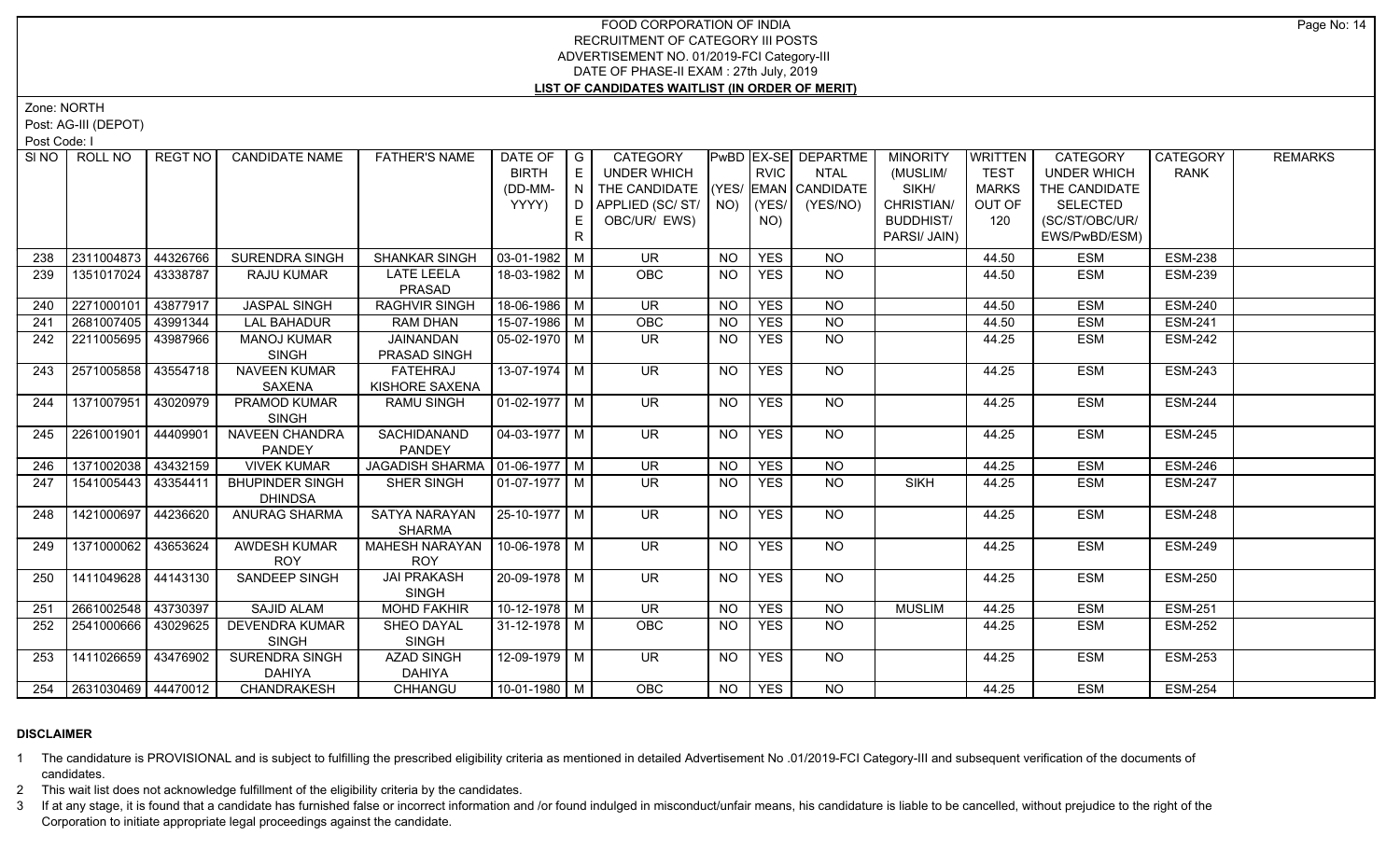Zone: NORTH

Post: AG-III (DEPOT)

Post Code: I

|     | SINO   ROLL NO              | REGT NO  | <b>CANDIDATE NAME</b>                   | <b>FATHER'S NAME</b>                              | DATE OF<br><b>BIRTH</b><br>(DD-MM-<br>YYYY) | $\overline{\phantom{a}}$ $\overline{\phantom{a}}$<br>E<br>N<br>D.<br>E<br>$\mathsf{R}$ | CATEGORY<br><b>UNDER WHICH</b><br>THE CANDIDATE (YES/ EMAN CANDIDATE<br>  APPLIED (SC/ ST/   NO)   (YES/  <br>OBC/UR/ EWS) |           | <b>RVIC</b><br>NO) | PwBD EX-SE DEPARTME<br><b>NTAL</b><br>(YES/NO) | <b>MINORITY</b><br>(MUSLIM/<br>SIKH/<br>CHRISTIAN/<br><b>BUDDHIST/</b><br>PARSI/ JAIN) | WRITTEN<br><b>TEST</b><br><b>MARKS</b><br>OUT OF<br>120 | CATEGORY<br><b>UNDER WHICH</b><br>THE CANDIDATE<br><b>SELECTED</b><br>(SC/ST/OBC/UR/<br>EWS/PwBD/ESM) | CATEGORY<br><b>RANK</b> | <b>REMARKS</b> |
|-----|-----------------------------|----------|-----------------------------------------|---------------------------------------------------|---------------------------------------------|----------------------------------------------------------------------------------------|----------------------------------------------------------------------------------------------------------------------------|-----------|--------------------|------------------------------------------------|----------------------------------------------------------------------------------------|---------------------------------------------------------|-------------------------------------------------------------------------------------------------------|-------------------------|----------------|
| 255 | 2281003456                  | 43020255 | MITHILESH KUMAR<br><b>KUSHWAHA</b>      | <b>LATE MUKHDEO</b><br>PRASAD                     | 08-02-1980 M                                |                                                                                        | <b>OBC</b>                                                                                                                 | <b>NO</b> | <b>YES</b>         | NO                                             |                                                                                        | 44.25                                                   | <b>ESM</b>                                                                                            | <b>ESM-255</b>          |                |
| 256 | 2711006397                  | 43928396 | <b>SUNIL KUMAR</b><br><b>GUPTA</b>      | <b>SURENDRA</b><br>SWARUP GUPTA                   | 10-04-1980 M                                |                                                                                        | <b>UR</b>                                                                                                                  | <b>NO</b> | <b>YES</b>         | <b>NO</b>                                      |                                                                                        | 44.25                                                   | <b>ESM</b>                                                                                            | <b>ESM-256</b>          |                |
| 257 | 1371011698                  | 44009959 | <b>RAMESH KUMAR</b><br><b>PATEL</b>     | <b>MIRI RAM PATEL</b>                             | 15-08-1980 M                                |                                                                                        | OBC                                                                                                                        | <b>NO</b> | <b>YES</b>         | $N$ <sup>O</sup>                               |                                                                                        | 44.25                                                   | <b>ESM</b>                                                                                            | <b>ESM-257</b>          |                |
| 258 | 1541003321                  | 43229981 | <b>SANDEEP PRAKASH</b><br><b>SHARMA</b> | <b>OM PRAKASH</b><br><b>SHARMA</b>                | $28-03-1982$ M                              |                                                                                        | $\overline{\mathsf{UR}}$                                                                                                   | <b>NO</b> | <b>YES</b>         | NO                                             |                                                                                        | 44.25                                                   | <b>ESM</b>                                                                                            | <b>ESM-258</b>          |                |
| 259 | 1411065040 43119070         |          | RAVI RANJAN<br><b>KUMAR</b>             | <b>RAJESHWAR</b><br>PRASAD                        | $\boxed{09-06-1983}$ M                      |                                                                                        | $\overline{\mathsf{UR}}$                                                                                                   | <b>NO</b> | <b>YES</b>         | <b>NO</b>                                      |                                                                                        | 44.25                                                   | <b>ESM</b>                                                                                            | <b>ESM-259</b>          |                |
| 260 | 1451000172 43701666         |          | RAJEEV YADAV                            | <b>LAL SINGH</b>                                  | $09-04-1984$ M                              |                                                                                        | OBC                                                                                                                        | <b>NO</b> | <b>YES</b>         | <b>NO</b>                                      |                                                                                        | 44.25                                                   | <b>ESM</b>                                                                                            | <b>ESM-260</b>          |                |
| 261 | 2321035217 44779407         |          | SANDEEP SHARMA                          | <b>INDRA CHAND</b><br>SHARMA                      | 06-07-1984   M                              |                                                                                        | <b>UR</b>                                                                                                                  | <b>NO</b> | <b>YES</b>         | NO                                             |                                                                                        | 44.25                                                   | <b>ESM</b>                                                                                            | <b>ESM-261</b>          |                |
| 262 | 1411105277 43421275         |          | <b>GINISH NATARAJAN</b>                 | P NATARAJAN                                       | 31-01-1985 M                                |                                                                                        | <b>UR</b>                                                                                                                  | <b>NO</b> | <b>YES</b>         | <b>NO</b>                                      |                                                                                        | 44.25                                                   | <b>ESM</b>                                                                                            | <b>ESM-262</b>          |                |
| 263 | 2641007415 43704001         |          | RAVINDRA KUMAR<br>YADAV                 | KALURAM YADAV                                     | $ 01-03-1985 $ M                            |                                                                                        | <b>OBC</b>                                                                                                                 | <b>NO</b> | <b>YES</b>         | NO                                             |                                                                                        | 44.25                                                   | <b>ESM</b>                                                                                            | <b>ESM-263</b>          |                |
| 264 | 2631020277                  | 43957768 | <b>HARI BANSH SINGH</b>                 | <b>RADHA KRISHNA</b><br><b>SINGH</b>              | 18-04-1985 M                                |                                                                                        | UR.                                                                                                                        | NO.       | <b>YES</b>         | NO.                                            |                                                                                        | 44.25                                                   | <b>ESM</b>                                                                                            | <b>ESM-264</b>          |                |
| 265 | 2641013784 44090902         |          | <b>SUDHIR KUMAR</b>                     | <b>HARPAL SINGH</b>                               | $10-11-1974$ M                              |                                                                                        | $\overline{\mathsf{UR}}$                                                                                                   | <b>NO</b> | <b>YES</b>         | N <sub>O</sub>                                 |                                                                                        | 44.00                                                   | <b>ESM</b>                                                                                            | <b>ESM-265</b>          |                |
| 266 | 2641004860 43987675         |          | <b>RAJEEV KUMAR</b>                     | <b>JAGDISH PRASAD</b><br><b>VERMA</b>             | 12-12-1974   M                              |                                                                                        | UR.                                                                                                                        | <b>NO</b> | <b>YES</b>         | NO                                             |                                                                                        | 44.00                                                   | <b>ESM</b>                                                                                            | <b>ESM-266</b>          |                |
| 267 | 2381003499                  | 45001178 | RAHUL RANJAN<br><b>SINGH</b>            | <b>RAMEAH KUMAR</b><br><b>SINGH</b>               | $26 - 01 - 1976$ M                          |                                                                                        | $\overline{\mathsf{UR}}$                                                                                                   | <b>NO</b> | <b>YES</b>         | $N$ O                                          |                                                                                        | 44.00                                                   | <b>ESM</b>                                                                                            | <b>ESM-267</b>          |                |
| 268 | 2561006915 44165345         |          | AJEET KUMAR<br><b>AVINASHI</b>          | <b>HARGAIND SINGH</b>                             | 22-02-1976 M                                |                                                                                        | SC                                                                                                                         | <b>NO</b> | <b>YES</b>         | NO                                             |                                                                                        | 44.00                                                   | <b>ESM</b>                                                                                            | <b>ESM-268</b>          |                |
| 269 | 2631034149 44173550         |          | AKHILESH JAISWAL                        | VIRENDRA KUMAR   23-09-1976   M<br><b>JAISWAL</b> |                                             |                                                                                        | <b>OBC</b>                                                                                                                 | <b>NO</b> | <b>YES</b>         | NO.                                            |                                                                                        | 44.00                                                   | <b>ESM</b>                                                                                            | <b>ESM-269</b>          |                |
|     | 270   1351007454   43396000 |          | <b>ABHAY KUMAR</b>                      | <b>BHAGWAN DAS</b>                                | $\vert$ 01-01-1977 $\vert$ M $\vert$        |                                                                                        | OBC                                                                                                                        | <b>NO</b> | <b>YES</b>         | NO                                             |                                                                                        | 44.00                                                   | <b>ESM</b>                                                                                            | <b>ESM-270</b>          |                |

# **DISCLAIMER**

1 The candidature is PROVISIONAL and is subject to fulfilling the prescribed eligibility criteria as mentioned in detailed Advertisement No .01/2019-FCI Category-III and subsequent verification of the documents of candidates.

2 This wait list does not acknowledge fulfillment of the eligibility criteria by the candidates.